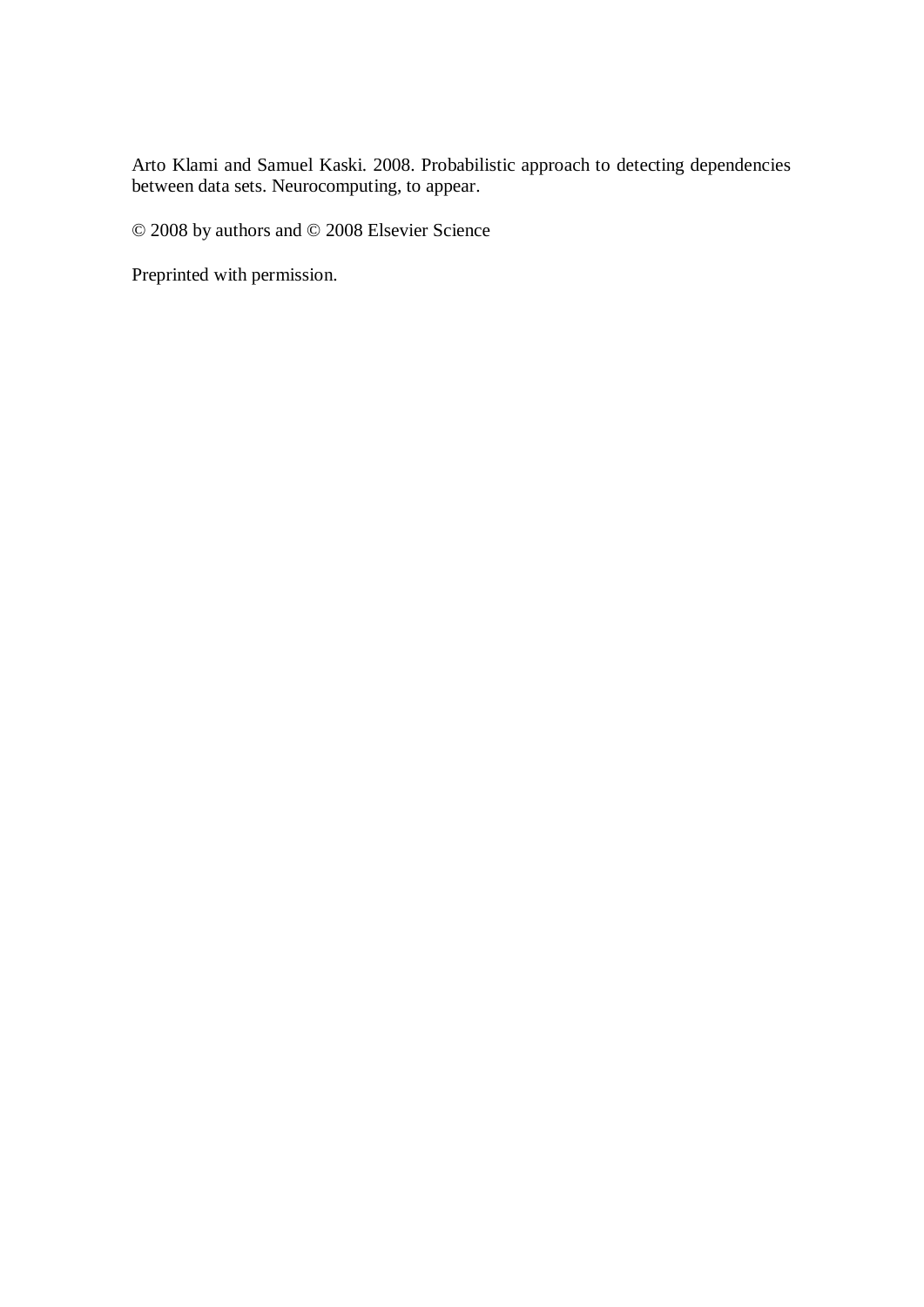# Probabilistic approach to detecting dependencies between data sets

Arto Klami and Samuel Kaski

Helsinki Institute for Information Technology and Adaptive Informatics Research Centre Helsinki University of Technology P.O.Box 5400, FI-02015 TKK, Finland

## Abstract

We study data fusion under the assumption that data source-specific variation is irrelevant and only shared variation is relevant. Traditionally the shared variation has been sought by maximizing a dependency measure, such as correlation of linear projections in Canonical Correlation Analysis. In this traditional framework it is hard to tackle overfitting and model order selection, and thus we turn to probabilistic generative modeling which makes all tools of Bayesian inference applicable. We introduce a family of probabilistic models for the same task, and present conditions under which they seek dependency. We show that probabilistic CCA is a special case of the model family, and derive a new dependency-seeking clustering algorithm as another example. The solution is computed with variational Bayes.

Key words: Canonical correlation analysis; clustering; data fusion; mutual dependency; probabilistic modeling; variational Bayes

Preprint submitted to Neurocomputing 14 November 2007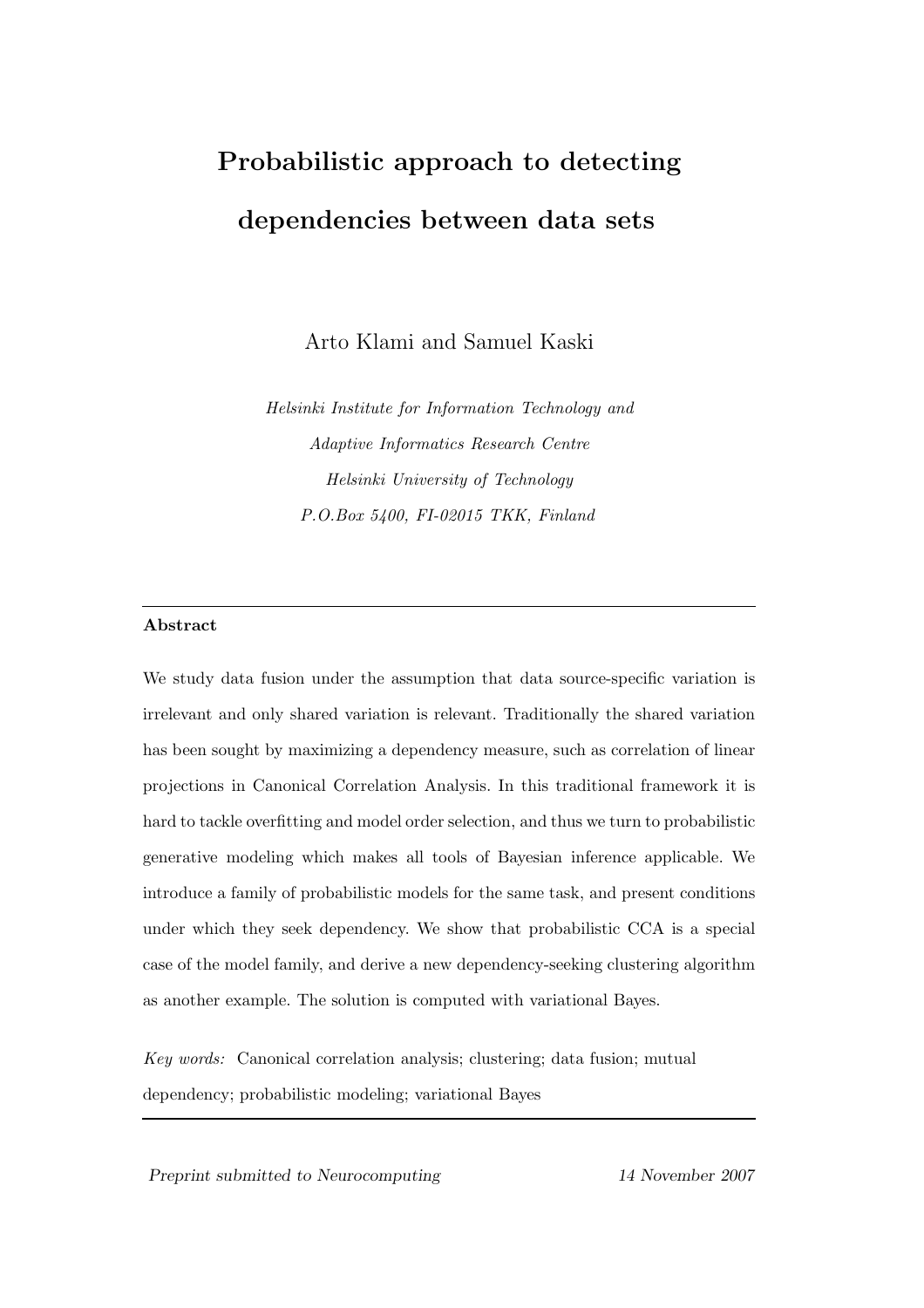#### 1 Introduction

We study the task of modeling dependencies between two data sets of cooccurring or paired samples  $(x, y)$ . In other words, the task is to find what is shared by, or statistically in common between  $x$  and  $y$ . The underlying assumption is that variation within either data set alone is more noisy, or at least less interesting than the variation that is in common. Example tasks include translation where the  $x$  and  $y$  are sentences in different languages, or analysis of measurement data from two different kinds of noisy sensors, such as different gene expression array platforms, that measure the same system.

This task has been classically solved by Canonical Correlation Analysis (CCA) [8,9], or more recently by other methods that maximize mutual information [4,5,16,18]. Mutual information measures deviation from independence and is hence arguably a very good objective function for finding dependencies. Unfortunately it is defined for distributions and not data sets, and hence cannot handle well the uncertainty stemming from small size of data sets. Estimation of mutual information is particularly difficult because of the "large  $p$ , small  $n$ " problem which is commonplace in bioinformatics, for instance, where the dimensionality p may be large although the number of samples  $n$  is small. Alternative Bayes factor-based dependency measures have been proposed for this task [11], but even they are so far unable to take all uncertainties into account.

The underlying principle behind the traditional methods is to transform the original data into more compact representations, for which the dependency is maximized. Usually the remaining data set-specific variation in the data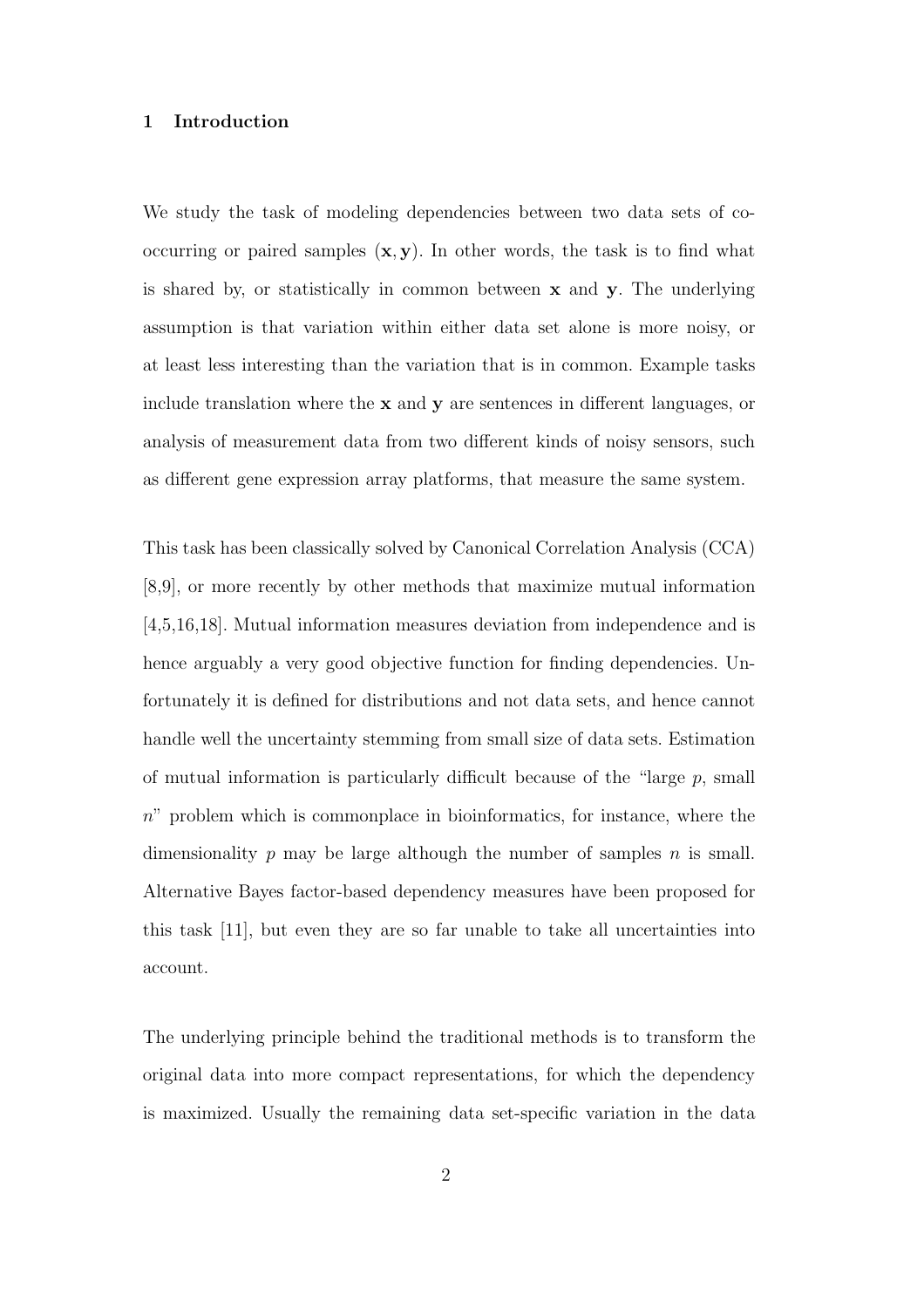is ignored and not modeled at all, which causes difficulties in assessing the quality of the solution and in avoiding overfitting. We will approach the same problem from the opposite direction, trying to build for the data collection a generative description that contains both shared and data set-specific effects. This leads us to Bayesian generative modeling of joint distributions, in this case of  $p(x, y)$ , which is a traditional well-justified framework for modeling (small) data sets. There is no reason in general, however, to expect a model of joint distributions to focus on dependencies. In this paper we introduce ways of building joint density models capable of detecting dependencies between data sources.

We introduce a generic model structure for data fusion applications, and show how applying standard Bayesian machinery (see e.g. [7]) to models having that structure makes them find dependencies between data sets. Special cases work analogously to the classical methods, but are still generative models with all their advantages. In particular, we show how the proposed model structure leads to a recent probabilistic interpretation of CCA [3] when certain restrictive assumptions, namely linearity of projections and Gaussianity of distributions, are made. We then proceed to introduce a practical clustering method for the same task, and treat it in a full-Bayesian way using the variational approximation (see e.g.  $[10]$ ). The purpose is to demonstrate how the generative modeling approach leads to practical improvements.

The connection between classical CCA and a probabilistic variant [3] is that the maximum likelihood solution of the latter is equivalent to the former. The connection between dependency measures and likelihood has been pointed out in special cases also before, for example by [5] in the context of discrete variables. They were able to turn maximization of mutual information in a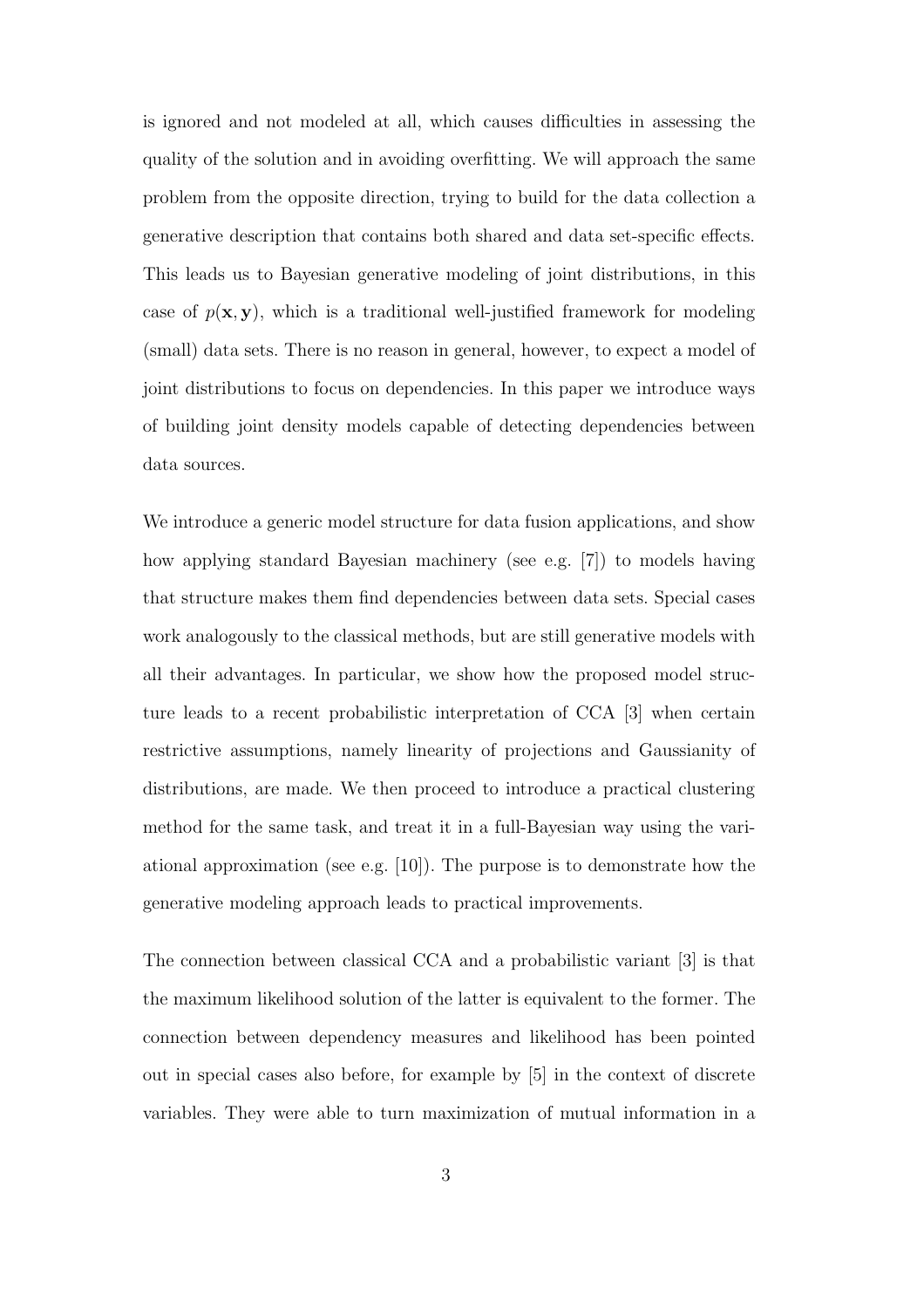co-clustering task into a maximum likelihood problem by assuming that the marginal densities of the clusters are known exactly. We extend the idea to non-discrete data, where it is not feasible to assume known marginal densities, by assuming flexible models for the data set-specific variation. We show that introducing such sources of variation into the model and integrating them out allows us to use likelihood more generally as a score function for fitting dependency-seeking models.

## 2 Generative model for finding dependencies between data sets

We define the task of finding dependencies as detecting a shared signal between two measurements<sup>1</sup>. The measurements are assumed to be generated as

$$
\mathbf{x} = \mathbf{f}(\mathbf{z}|\mathbf{W}_x) + \mathbf{g}(\mathbf{z}_x|\mathbf{B}_x) + \boldsymbol{\epsilon}_x,
$$
  

$$
\mathbf{y} = \mathbf{f}(\mathbf{z}|\mathbf{W}_y) + \mathbf{g}(\mathbf{z}_y|\mathbf{B}_y) + \boldsymbol{\epsilon}_y,
$$
 (1)

where the  $\epsilon_x$  and  $\epsilon_y$  denote noise and the  $f(\cdot)$  and  $g(\cdot)$  are deterministic functions that transform the latent signals **z** to the observation space.  $W =$  $[\mathbf{W}_x; \mathbf{W}_y], \mathbf{B} = [\mathbf{B}_x; \mathbf{B}_y]$  are parameters of these functions. In other words, it is assumed that the observed data x depends on two latent signals. The signal **z** is shared with data **y** and the signal  $z_x$  is not. The two signals add to form the actual observations.

The data fusion problem is to find the shared latent variables  $z$  given  $x$  and/or y, as well as the parameters  $\mathbf{W}_x$  and  $\mathbf{W}_y$  of the mappings from z to the observed data. The latent variables are the fused output, whereas the parameters  $^{\rm 1}$  The formulation extends directly to more than two measurements, but the formulas are presented for the simplest case throughout the paper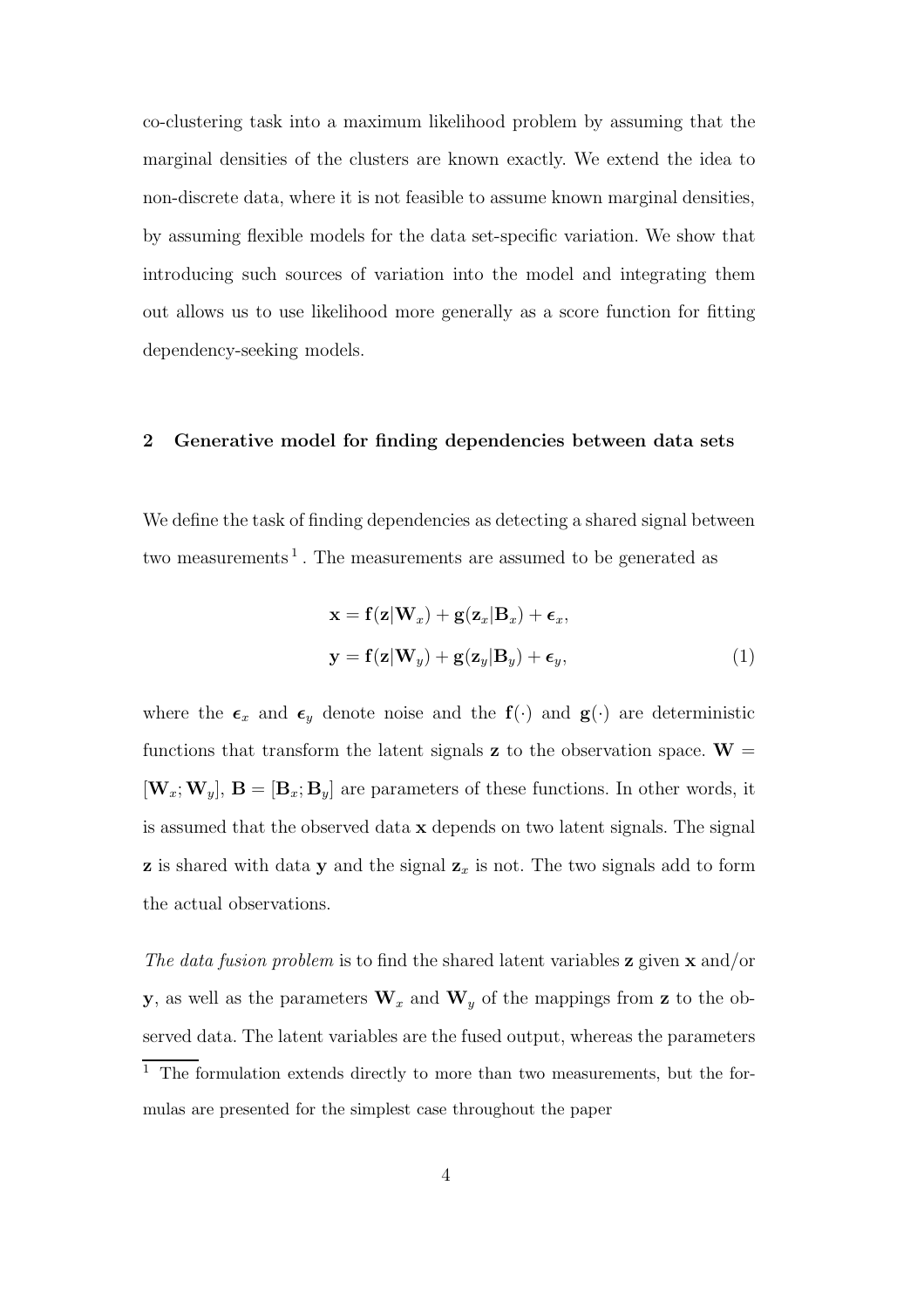are used to interpret the result. In general, this requires estimating  $B_x$  and  $\mathbf{B}_y$ , but  $\mathbf{z}_x$  and  $\mathbf{z}_y$  need not be explicitly constructed.

For solving the data fusion problem we will use probabilistic modeling. Bayesian generative modeling gives good tools for controlling the model complexity and for avoiding overfitting to small data sets, which are extremely difficult tasks in the traditional approaches.

We will starting by giving a full-Bayesian treatment only to the latent variables  $z, z_x$ , and  $z_y$ . The rest of the parameters will be optimized by maximizing the likelihood of the parameters, given the set of observations and the model (1). We need to specify prior distributions for all of the latent variables,  $z, z_x$  and  $z_y$ , as well as the noise distributions. Additionally, as in all modeling, we will need to specify model families, here for  $f(\cdot)$  and  $g(\cdot)$ . The resulting model is illustrated as a graphical model in Figure 1.

The fundamental task in the data fusion problem is to solve for the assumed shared signal z. The naive approach would be to find all the parameters and latent variables in (1) by maximizing the likelihood, and only consider the shared part when interpreting the results. However, the computation would be inefficient and, as discussed later, would not necessarily find the correct signal. Instead, we will use the rigorous Bayesian way of treating the remaining latent variables as nuisance parameters and marginalize them out. After marginalizing out the  $z_x$  and  $z_y$  we still need to optimize the parameters W and B, and as a final result we are interested in the posterior distribution of  $\boldsymbol{z}$  given  $\boldsymbol{x}$  and/or  $\boldsymbol{y}$ . That quantity provides the best possible estimate of the latent signal, based on the available observations.

Marginalization over  $z_x$  (and similarly for  $z_y$ ) means performing the inte-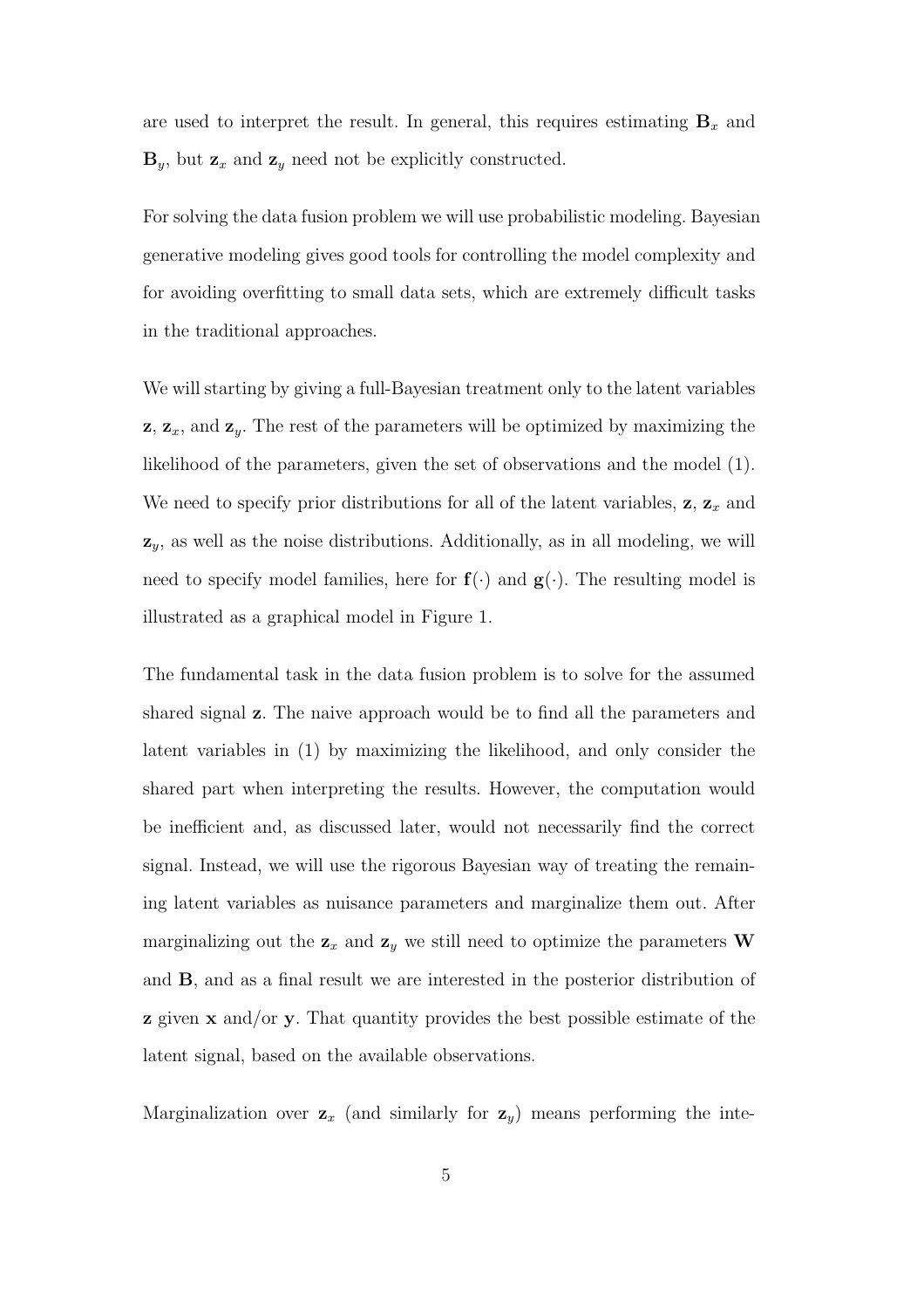

Fig. 1. Graphical representation of the generative model structure used to detect dependencies. The model assumes a shared signal z between the two observed variables **x** and **y**, as well as signals  $z_x$  and  $z_y$  that are specific to each data set. gration  $\int p(\mathbf{z}, \mathbf{z}_x, \mathbf{z}_y, \mathbf{x}, \mathbf{y}) d\mathbf{z}_x$ , which may in general be difficult but here simplifies to  $p(\mathbf{z})p(\mathbf{z}_y)p(\mathbf{y}|\mathbf{z},\mathbf{z}_y) \int p(\mathbf{x}|\mathbf{z},\mathbf{z}_x)p(\mathbf{z}_x) d\mathbf{z}_x$  because of the independence assumptions given in Figure 1. Furthermore, z is constant in the integration, and we can use  $p(\tilde{\mathbf{x}}|\mathbf{z}_x)$  in place of  $p(\mathbf{x}|\mathbf{z}, \mathbf{z}_x)$  by denoting  $\tilde{\mathbf{x}} = \mathbf{x} - \mathbf{f}(\mathbf{z}|\mathbf{W}_x)$ . The additive nature of the model thus makes the marginalization tractable for a wide spectrum of model families, as the marginalization only involves the terms  $g(z_x|B_x)$  and  $\epsilon_x$ .

#### 3 Canonical correlation analysis

Canonical correlation analysis (CCA) [8,9] is a classical linear model for finding dependencies between two data sets. It is formulated as a search for the linear transformations  $\mathbf{U}_x$  and  $\mathbf{U}_y$  such that each dimension of  $\mathbf{U}_x\mathbf{x}$  correlates maximally with the corresponding dimension of  $U_y$ y. CCA thus finds what the two data sets have in common by explicitly maximizing the correlation. The solution can be effectively computed by solving a certain generalized eigenvalue problem. The solution is a unique global optimum but the method is known to overfit to small data sets (see e.g [8] for an overview of classical CCA, including a kernel-based extension). In this section we show how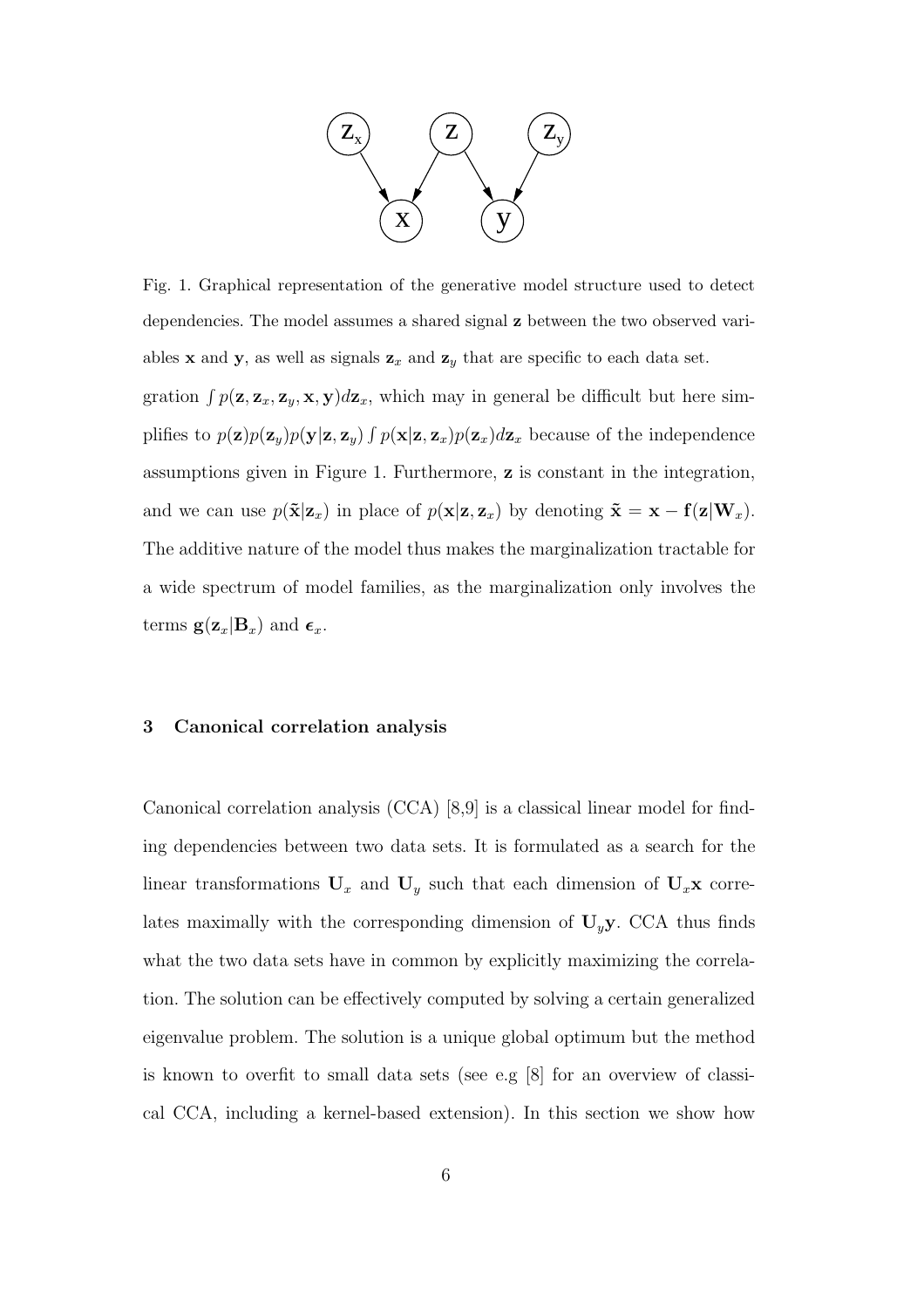the probabilistic interpretation of CCA [3] can be derived from the model structure (1) (Figure 1). This derivation makes possible extensions; a sample extension is given in the next Section. Throughout the derivation we consider only the formulas for the x-space; the y-space is completely analogous.

As CCA works with linear projections the  $f$  and  $g$  in  $(1)$  need to be linear as well, giving  $f(z|W_x) = W_x z$  and  $g(z_x|B_x) = B_x z_x$ . Furthermore, we make the common choice of the noise being independent Gaussian with equal variance in each dimension,  $\epsilon_x = N(0, \sigma_x^2 I)$ . The prior distributions of the z,  $z_x$ , and  $z_y$ are all assumed to be Gaussian with zero mean and unit covariance matrix, analogously to the probabilistic interpretation of principal component analysis (PCA) [15,17].

In summary, in the generative model with the above assumptions we have

$$
\mathbf{x} \sim N(\mathbf{W}_x \mathbf{z} + \mathbf{B}_x \mathbf{z}_x, \sigma_x^2 \mathbf{I}),
$$
  

$$
\mathbf{z}, \mathbf{z}_x \sim N(0, \mathbf{I}),
$$

and in order to infer **z** we need to marginalize out the latent variables  $z_x$ . As explained in the previous section the marginalization only involves an integral over  $p(\tilde{\mathbf{x}}|\mathbf{z}_x)p(\mathbf{z}_x)$ , where  $\tilde{\mathbf{x}} = \mathbf{x} - \mathbf{W}_x\mathbf{z}$ .

As the prior  $p(\mathbf{z}_x)$  is Gaussian and it is multiplied with a linear term we can integrate  $\mathbf{z}_x$  out analytically, obtaining  $\tilde{\mathbf{x}} \sim N(0, \mathbf{B}_x \mathbf{B}_x^T + \sigma_x^2 \mathbf{I})$  (see e.g. [15] for general cases of integrals in Gaussian latent variable models). This is a normal distribution where the covariance matrix has been parameterized to have rank  $d_{z_x} + 1$ . Here  $d_{z_x}$  is the number of dimensions in  $z_x$  (assuming rows of  $\mathbf{B}_x$  are linearly independent).

If we assume that  $d_{z_x} + 1$  matches the dimensionality of **x** we can change the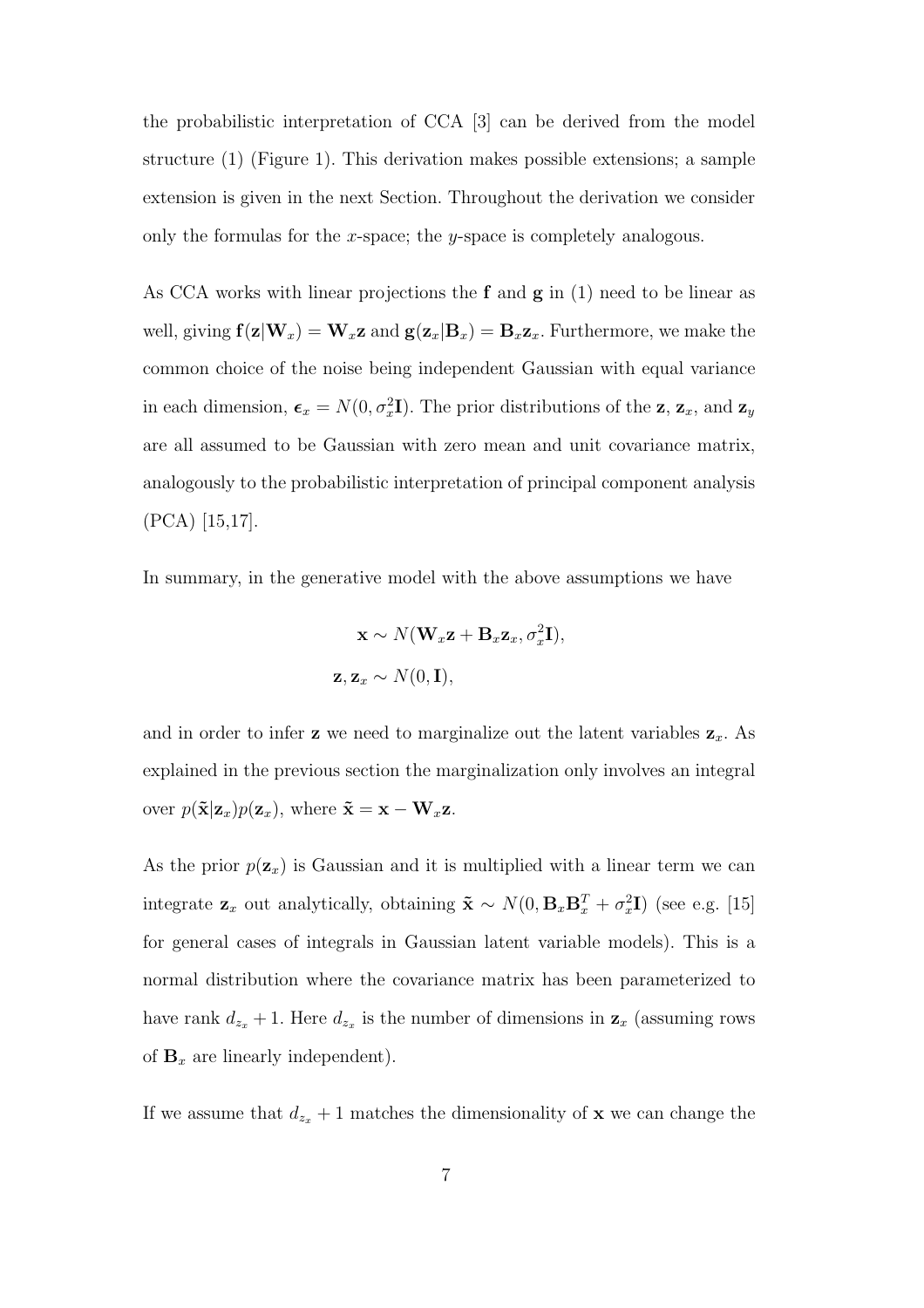parameterization of the generative model to  $\tilde{\mathbf{x}} \sim N(0, \Psi_x)$ . Here  $\Psi_x$  is a freely parameterized positive definite matrix, and the parameterizations are equivalent since both provide a non-constrained covariance matrix. This special case is equivalent to a recent probabilistic interpretation of Canonical Correlation Analysis (CCA) [3], as will be shown next.

Doing the same marginalization for  $z_y$ , again assuming that the dimensionality of  $z_y$  is large enough to enable a non-constrained covariance matrix  $\Psi_y$ , leads to the generative model

$$
\mathbf{z} \sim N(0, \mathbf{I}),
$$
  

$$
\mathbf{x} | \mathbf{z} \sim N(\mathbf{W}_x \mathbf{z}, \mathbf{\Psi}_x),
$$
  

$$
\mathbf{y} | \mathbf{z} \sim N(\mathbf{W}_y \mathbf{z}, \mathbf{\Psi}_y).
$$

This is exactly the model proposed in [3] for interpreting CCA probabilistically. As shown in [3], the maximum likelihood estimates of  $\mathbf{W}_x$  and  $\mathbf{W}_y$  are related to the classical CCA solution by  $\mathbf{W}_x = \Sigma_x \mathbf{U}_x \mathbf{Q}_x$  and  $\mathbf{W}_y = \Sigma_y \mathbf{U}_y \mathbf{Q}_y$ , where  $\Sigma_x$  and  $\Sigma_y$  are the empirical covariance matrices.  $\mathbf{Q}_x$  and  $\mathbf{Q}_y$  are arbitrary matrices with spectral normal smaller than one, such that  $\mathbf{Q}_x \mathbf{Q}_y^T = \mathbf{P}$ , where **P** is a diagonal matrix that contains the canonical correlations.

More importantly, the expectations of the latent variables **z** given the data lie in the subspace found by CCA. As explained in Section 2, the posterior distribution of the shared latent signal is the quantity we are interested in, and the expectation is the best point estimate of that distribution. The exact connection to CCA holds for  $E[\mathbf{z}|\mathbf{x}]$  and  $E[\mathbf{z}|\mathbf{y}]$ , and while these are interesting quantities as such the probabilistic model gives also a better estimate of the shared signal as  $E[\mathbf{z}|\mathbf{x}, \mathbf{y}]$ . It is more accurate since it utilizes all the available information. The equivalent combination of information in the case of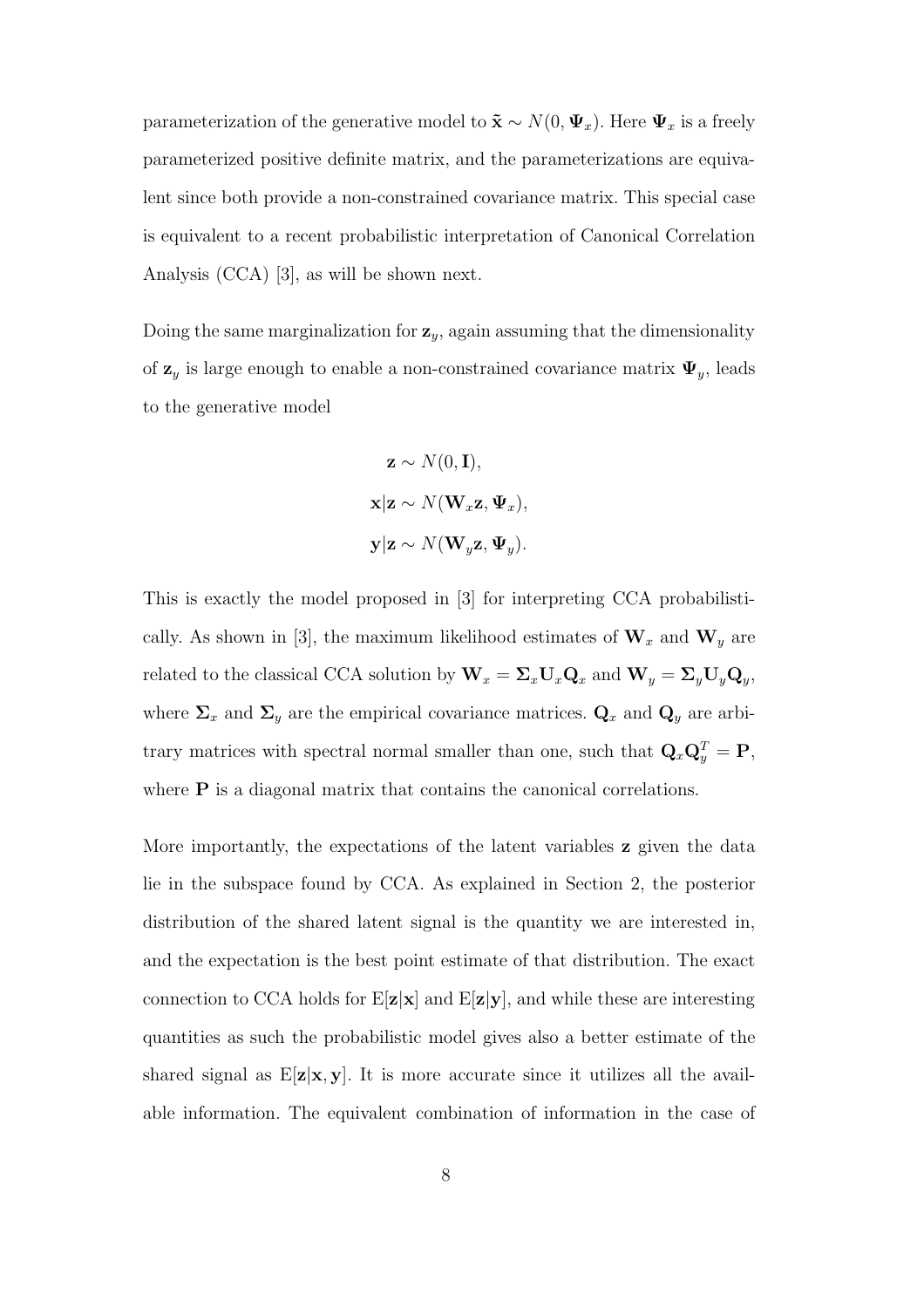traditional CCA would be the mean of the canonical scores, a quantity that is not commonly used in CCA analysis. It has been pointed out recently [14], however, that when using CCA as a preprocessing method the mean of the canonical scores is a feature that extracts common variation from a collection of data sets.

The original probabilistic formulation has a rotational ambiguity in the sense that the actual CCA components are not revealed. In [1] a straightforward way is proposed for solving the true components by a post-processing step, which makes it possible to use the probabilistic method in a way completely analogous to classical CCA.

Traditionally CCA has been solved directly with linear algebra, and the probabilistic version can be solved using an expectation maximization (EM) algorithm presented in [3]. As discussed above, that solution implicitly assumes that the dimensionalities of the  $z_x$  and  $z_y$  are sufficiently high to produce a non-constrained covariance matrix. The model structure in Figure 1 does not require making this assumption, however, and in Table 1 we give a more general EM algorithm for linear projections. The algorithm includes a step that follows directly from the theory, that is a step that updates the  $W_x$ ,  $W_y$ , and **z** after having marginalized the  $z_x$  and  $z_y$  out, but also an additional step that marginalizes the **z** out to enable estimation of the  $B_x$  and  $B_y$ .

The computational complexity of a single iteration of the algorithm is cubic in the dimensionalities of the data sets, and linear in the number of samples. This equals the computational complexity of traditional algorithms used for solving CCA, but in practice the iterative EM algorithm is considerably slower. It is still easily computable for relatively large data sets, and more general since it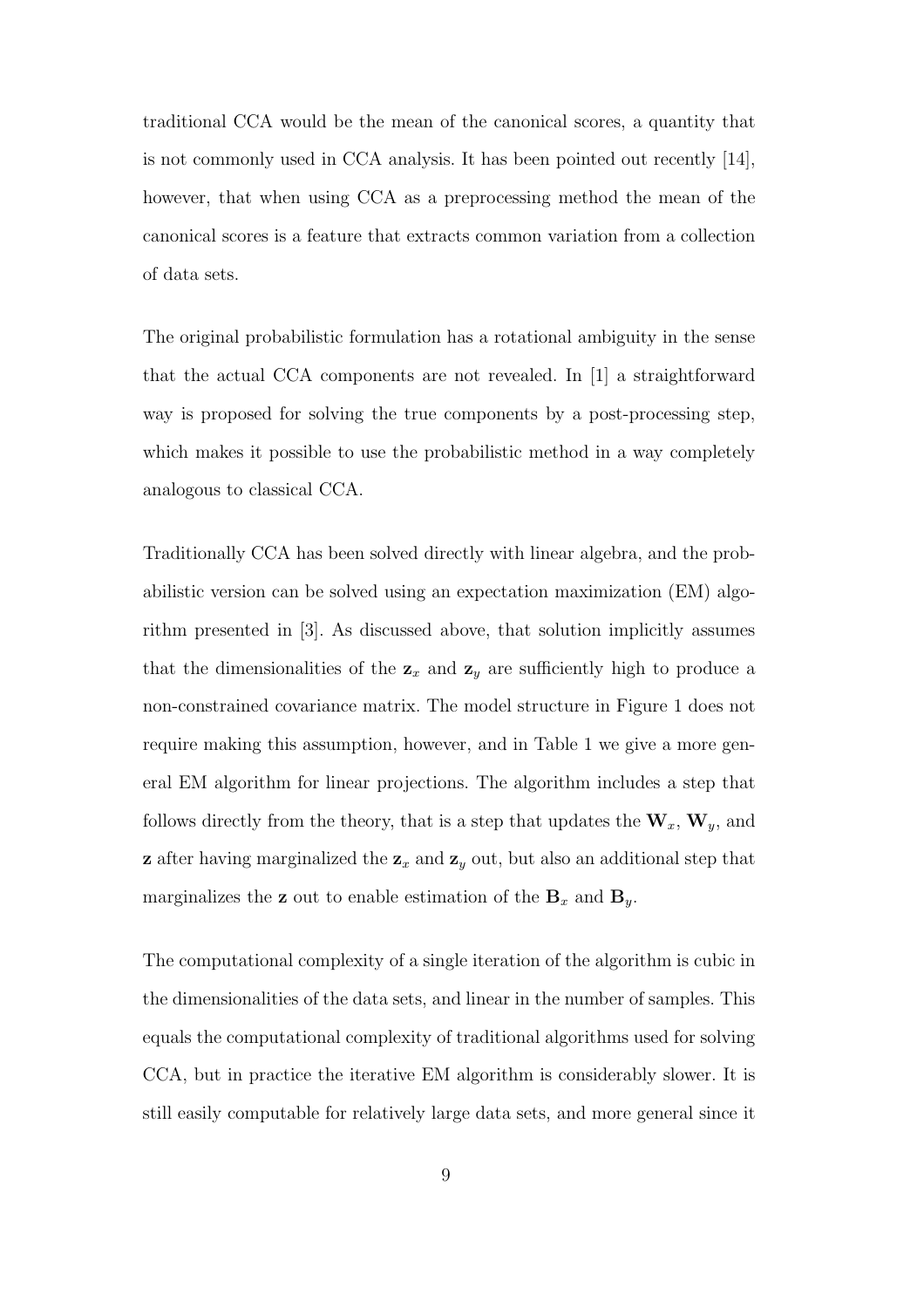Table 1

EM algorithm for optimizing the extended probabilistic CCA repeats the two steps until convergence. The second step can be repeated a few times in a row to improve the convergence of the data set-specific models, avoiding unnecessary use of the parameters  $\mathbf{W}_x$  and  $\mathbf{W}_y$  to model effects specific to each data.

\n- **1.** • Assume that 
$$
\mathbf{B}_x
$$
 and  $\mathbf{B}_y$  are fixed, and marginalize over  $\mathbf{z}_x$  and  $\mathbf{z}_y$  to get  $\mathbf{\Psi}_x = \mathbf{B}_x \mathbf{B}_x^T + \sigma_x^2 \mathbf{I}$  and  $\mathbf{\Psi}_y = \mathbf{B}_y \mathbf{B}_y^T + \sigma_y^2 \mathbf{I}$ .
\n- Update the parameters  $\mathbf{W} = [\mathbf{W}_x; \mathbf{W}_y]$  using
\n

$$
\mathbf{W} = \boldsymbol{\Sigma} \mathbf{A}^T \left( \mathbf{M} + \mathbf{A} \boldsymbol{\Sigma} \mathbf{A}^T \right)^{-1}.
$$

Here  $\mathbf{M} = (\mathbf{I} + \mathbf{W}^T \boldsymbol{\Psi}^{-1} \mathbf{W})^{-1}$ ,  $\mathbf{A} = \mathbf{M} \mathbf{W}^T \boldsymbol{\Psi}^{-1}$ , and  $\boldsymbol{\Psi}$  is a block-diagonal matrix that consists of  $\Psi_x$  and  $\Psi_y$ . The  $\Sigma$  is the joint sample covariance matrix.

**2.** • Marginalize over **z** to get  $\Psi_x = \mathbf{W}_x \mathbf{W}_x^T + \sigma_x^2 \mathbf{I}$ .

 $\bullet\,$  Update  ${\bf B}_x$  with

$$
\mathbf{B}_x = \mathbf{\Sigma}_x \mathbf{A}_x^T \left( \mathbf{M}_x + \mathbf{A}_x \mathbf{\Sigma}_x \mathbf{A}_x^T \right)^{-1},
$$

where  $\mathbf{M}_x = \left(\mathbf{I} + \mathbf{B}_x^T \mathbf{\Psi}_x^{-1} \mathbf{B}_x\right)^{-1}$ ,  $\mathbf{A}_x = \mathbf{M}_x \mathbf{B}_x^T \mathbf{\Psi}_x^{-1}$ , and  $\mathbf{\Sigma}_x$  is the sample covariance of x.

• Update  $\sigma_x^2$  using

$$
\sigma_x^2 = \frac{1}{d_x} \text{trace} \left( \mathbf{\Sigma}_x - \mathbf{\Sigma}_x \mathbf{A}_x^T \mathbf{B}_x^T - \mathbf{W}_x \mathbf{W}_x^T \right),
$$

where  $d_x$  is the dimensionality of **x**, and  $\mathbf{B}_x$  is the new value just updated.

Repeat the above two substeps for parameters related to  $y$ , replacing all subscripts  $x$  with  $y$ .

provides also the projections  $\mathbf{B}_x$  and  $\mathbf{B}_y$ .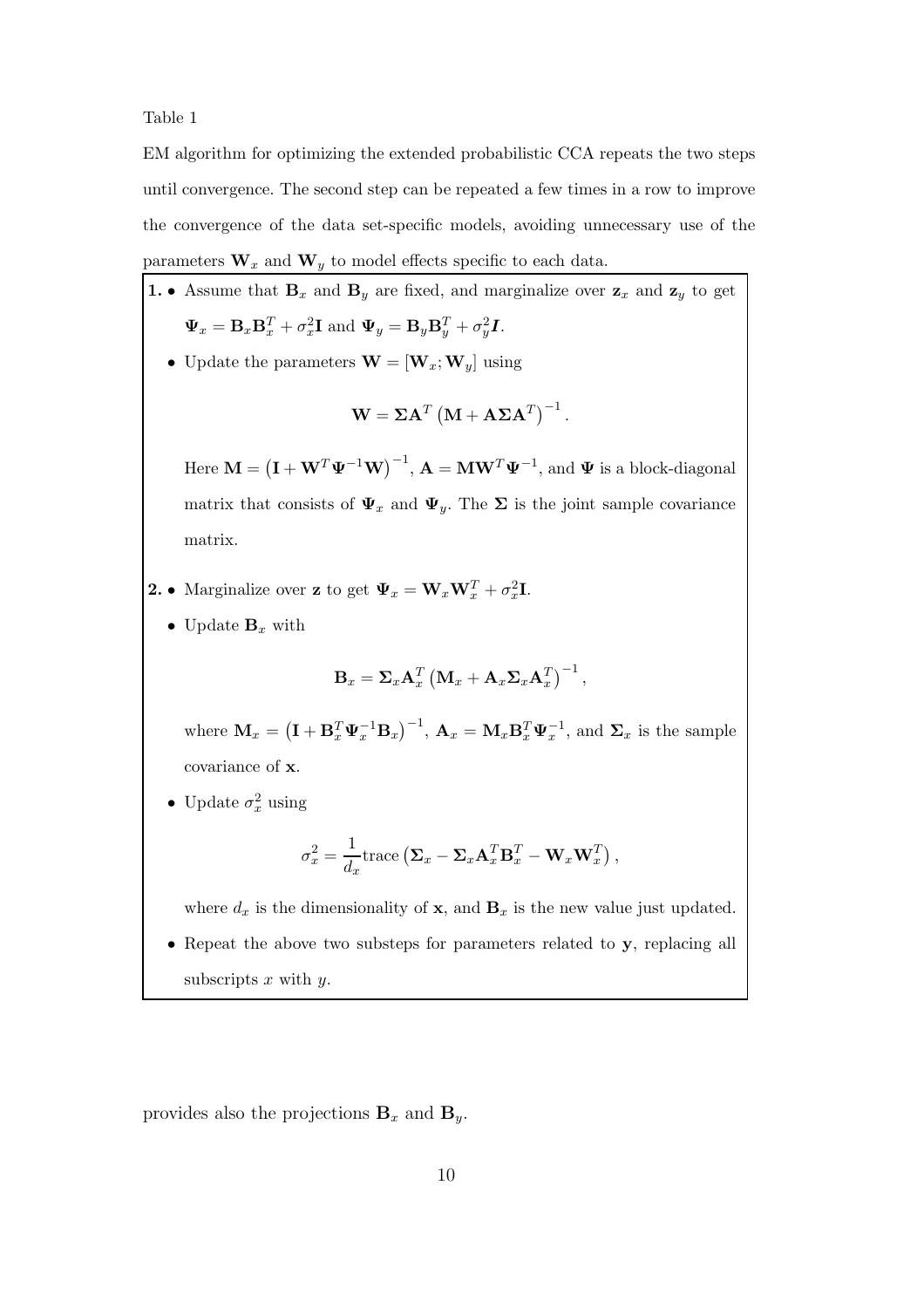#### 3.1 The role of the data set-specific latent signals

In the previous section the connection to CCA was derived for the special case of the latent signal space for the data set-specific variation having full dimensionality. It is important to realize that this is the only case where the connection to CCA holds. More generally, the proposed model structure (1) focuses entirely on detecting the shared latent signal z only if the latent signals  $z_x$  and  $z_y$  have full-dimensionality. In other words, the part of the model (1) that is specific to **x**,  $g(z_x|B_x)$ , needs to be capable of modeling any non-shared variation within x.

If that requirement is not satisfied the model may still be a good generative description of the data collection, but it will not detect the shared effect **z** correctly. As an extreme example we may consider a special case where the dimensionality of  $z_x$  and  $z_y$  is zero, meaning that the data set-specific part is omitted completely. The model then reduces to a trivial latent variable model for the concatenation of  $x$  and  $y$ , and we get essentially a probabilistic PCA [17]. The only difference is that both data spaces now have a separate noise parameter. In practice the model will fail to discover dependencies between data sets, since it uses the assumed shared latent signal to describe also variation that is specific to either data alone, the reason being that the single latent signal needs to describe the whole data generation process and has no other way for modeling the data set-specific variation.

The requirement also clarifies the need for marginalizing over the  $z_x$  and  $z_y$ instead of simply finding the maximum likelihood estimate also for them. As the models are required to be flexible there would be serious risk for overfitting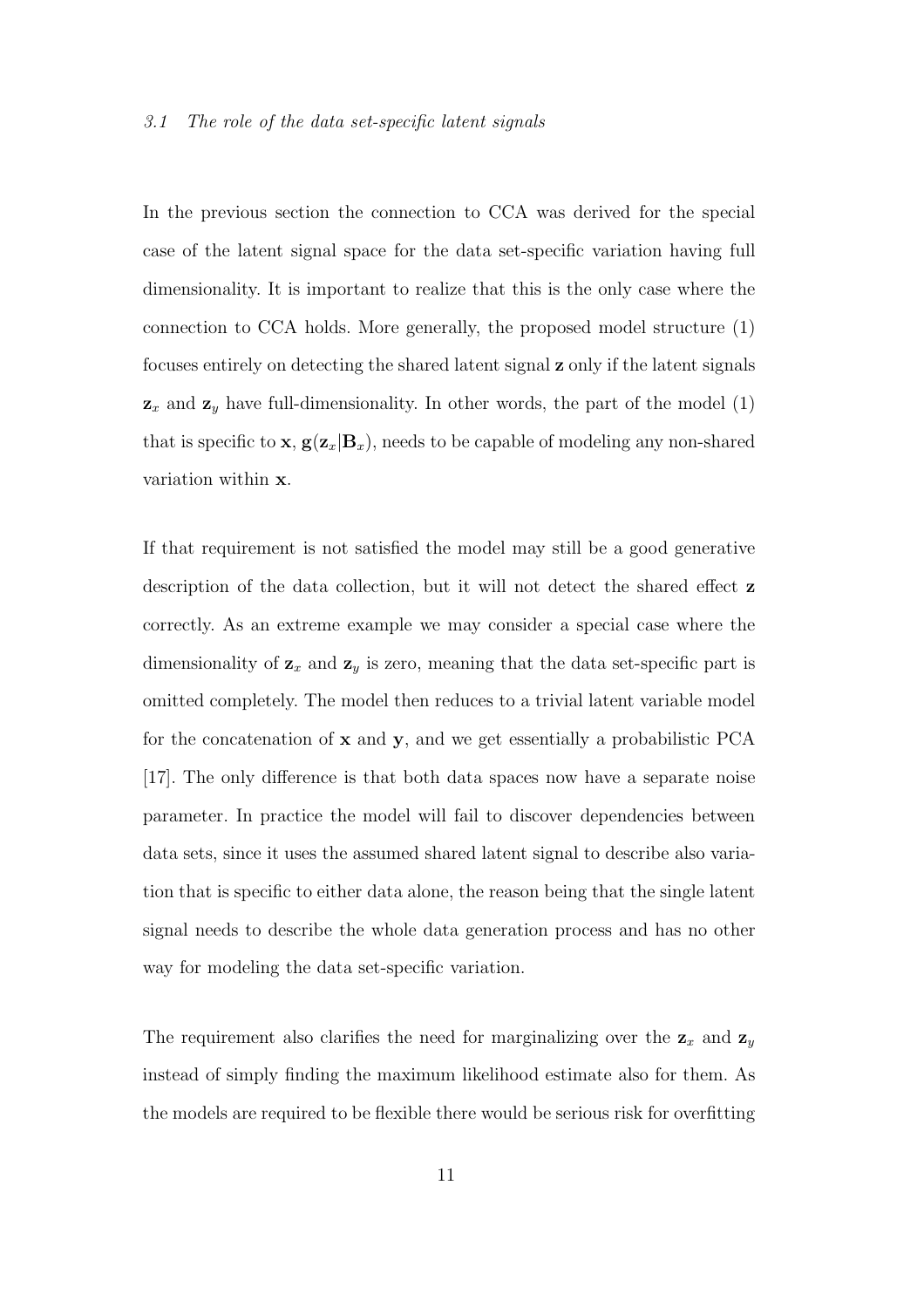these less interesting signals, leading to the opposite problem: The model might prefer describing also some of the shared effects by the latent signals  $z_x$ and  $z_y$ , not correctly detecting all the dependencies in  $z$ .

## 4 Dependency-seeking clustering

In Section 3 we showed how a classical dependency maximization method CCA can be derived from (1). In the case of CCA the advantage of the probabilistic approach is in enabling robust analysis of small data sets, whereas for large sets it may in practice still be easier to use classical CCA instead. Changing and relaxing the modeling assumptions gives new models which still detect shared signals. Next we give an example demonstrating that (1) is not merely a re-interpretation of a classical method, but opens up possibilities for novel methods. In particular, these methods may not have direct traditional counterparts.

An interesting variant is obtained by assuming that the shared signal forms clusters. This is particularly useful for two reasons: with clusterings it is possible to approximate nonlinear functions, and clusterings are readily interpretable in practical data analyses. We will derive a model which assumes a clustered shared signal and Gaussian data set-specific sources. Alternatively, the data set-specific signal could be assumed to be clustered, although such a model would be computationally more difficult.

The clustering effect can be achieved by changing the prior distribution of z. Instead of drawing z from a Gaussian we use a multinomial distribution (making it a scalar z instead of a vector), assuming that there is a discrete set of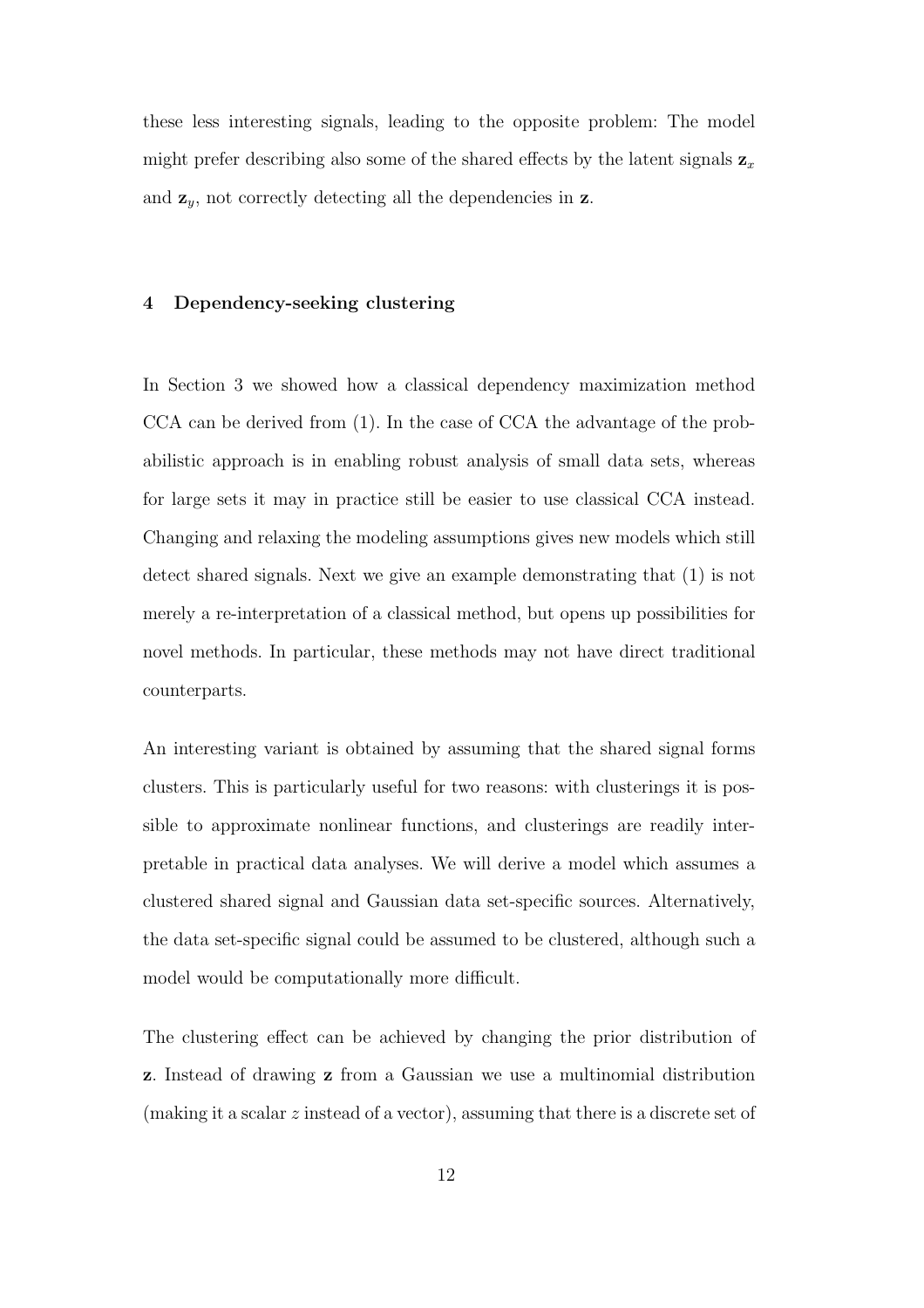possible values for the shared signal. Otherwise we use the same distributions as in Section 3, namely  $\mathbf{z}_x, \mathbf{z}_y \sim N(0, \mathbf{I})$  and  $\boldsymbol{\epsilon}_x, \boldsymbol{\epsilon}_y \sim N(0, \sigma^2 \mathbf{I})$ . The function  $f(z|W_x)$  will here be  $W_x\tilde{z}$ , where  $\tilde{z}$  is the latent signal decoded as a binary vector where the zth value is one and all others are zero (i.e., the value of z picks a single column from the matrix  $\mathbf{W}_x$ , and  $\mathbf{g}(\mathbf{z}_x|\mathbf{B}_x) = \mathbf{B}_x\mathbf{z}_x$  like in CCA.

Following the guidelines in Sections 2 and 3.1 we again assume that the data set-specific signals  $z_x$  and  $z_y$  are of a sufficiently high dimension and marginalize over them. As this part of the model is identical to the CCA model in Section 3, we can readily utilize the results from there. The result of the marginalization is  $\mathbf{x} \sim N(\boldsymbol{\mu}_x^k, \mathbf{B}_x \mathbf{B}_x^T + \sigma_x^2 \mathbf{I})$ , where  $\boldsymbol{\mu}_x^k = \mathbf{W}_x \tilde{\mathbf{z}}$ , the mean parameter chosen by the latent variable  $z$  having value  $k$ . The assumption of full dimensionality for the data set-specific signals again gives equivalent parameterization in the form  $\mathbf{x} \sim N(\boldsymbol{\mu}_x^k, \boldsymbol{\Psi}_x)$ , and we can directly write the final clustering model as

$$
z \sim \text{Mult}(\alpha),
$$
  

$$
[\mathbf{x}; \mathbf{y}]|z \sim N(\boldsymbol{\mu}^k, \boldsymbol{\Psi}).
$$
 (2)

Here  $\Psi = [\Psi_x, 0; 0, \Psi_y]$ , a block-diagonal matrix consisting of the  $\Psi_x$  and  $\Psi_y$ , and  $\boldsymbol{\mu}^k = [\boldsymbol{\mu}^k_x; \boldsymbol{\mu}^k_y]$ . The multinomial for z is parameterized by  $\alpha$  to allow clusters to have different weights.

In summary, the model is a normal mixture model for data where the two feature vectors have been concatenated, with the restriction that the covariance of the clusters has a block-diagonal structure. The intuitive approach to clustering such data would be to use a full covariance matrix. It would in this case lead to individual clusters modeling also some of the dependencies be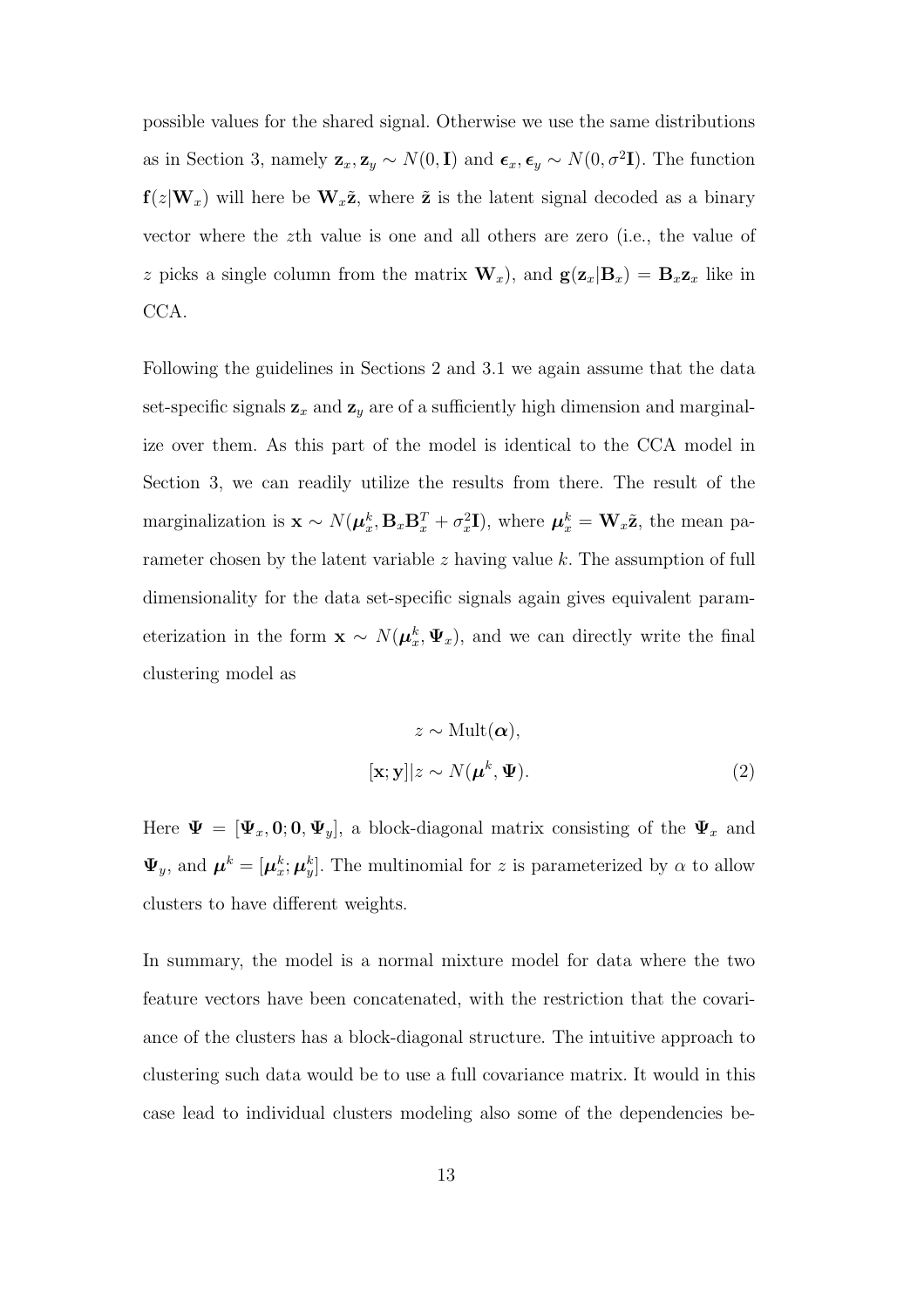tween data sets, and even though that solution might be better in terms of the likelihood it would still be worse for making inferences on the dependencies. In the other extreme where the covariance matrix would be restricted to be completely diagonal the model would use the cluster structure to model also within-data variation, again losing some of the dependencies. This latter effect is analogous to CCA reducing to PCA if the data set-specific components are removed, as mentioned in Section 3.1.

Note that the formulation suggests that the covariance matrix should be restricted also in cases where the variables in both data sets are expected to be correlated (for example, due to being measurements of the same objects with different sensors), as long as the task is to detect dependencies. This is because we specifically want to capture the real link between the two data sets into the cluster structure, instead of in the within-cluster covariance. This contradicts the traditional view of Bayesian data analysis that all prior information should be included in the model structure as well as possible.

It is additionally worth noting that the model structure as written in (1) suggests that all clusters should have the same covariance matrix. This can be relaxed by allowing  $g(\cdot)$  to depend also on z, which arguably makes more sense in the case of a clustering model. The only change in the model would be that  $\Psi$  would then be replaced by  $\Psi^k$ , an individual parameter for each cluster. We could equivalently have written (1) in that form, but left the dependency out to clarify the CCA derivation, as the independency assumption would have been made anyway for the CCA model. In all of the clustering experiments in this paper the covariance matrices have been defined separately for each cluster.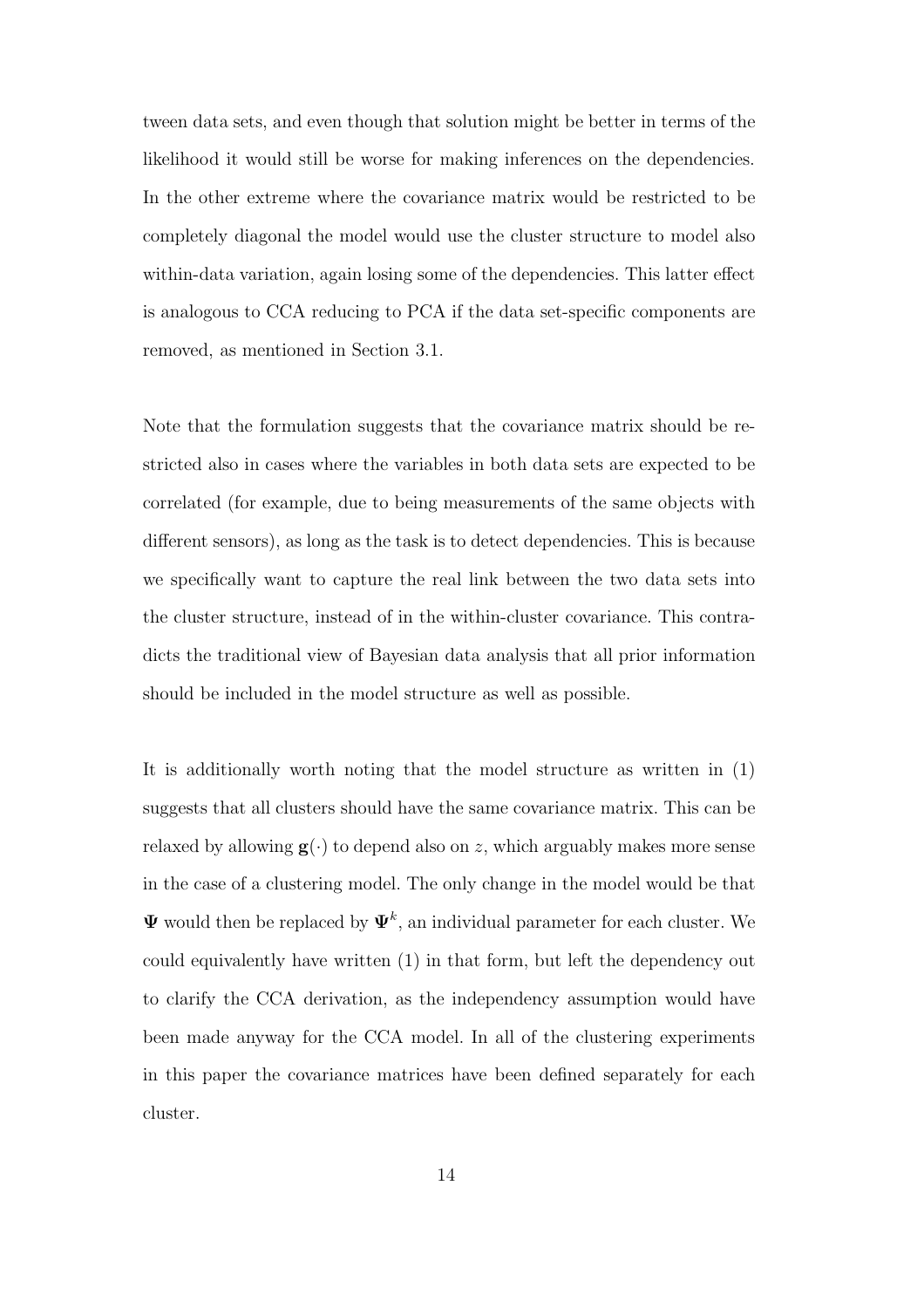It would be straightforward to derive an EM algorithm to optimize (2). Here we, however, treat the estimation process in a fully Bayesian way to get the full advantages of the generative approach. Rigorous Bayesian treatment allows choosing the model complexity (i.e., the number of clusters), and the result incorporates knowledge of the uncertainty of the obtained parameters. In particular, the issue of overfitting that was one of the original reasons to pursue the generative approach can be solved much more effectively than by using maximum likelihood as the model fitting criterion.

We start by defining the model as a fully Bayesian version with priors for the model parameters, as follows:

$$
\alpha|\lambda^{0} \sim Dir(\lambda^{0})
$$
  
\n
$$
z|\alpha \sim Mult(\alpha)
$$
  
\n
$$
\Gamma_{x}^{k}|\nu_{x}^{0}, \Psi_{x}^{0} \sim W(\nu_{x}^{0}, \Psi_{x}^{0})
$$
  
\n
$$
\Gamma_{y}^{k}|\nu_{y}^{0}, \Psi_{y}^{0} \sim W(\nu_{y}^{0}, \Psi_{y}^{0})
$$
  
\n
$$
\mu^{k}|\Gamma^{k}, \mu^{0}, \beta^{0} \sim N(\mu^{0}, 1/\beta^{0}(\Gamma^{k})^{-1})
$$
  
\n
$$
(\mathbf{x}, \mathbf{y})|z, \Gamma, \mu \sim N(\mu^{k}, (\Gamma^{k})^{-1}).
$$

Here the superscript k denotes the cluster, and  $\Gamma^k$  is the block-diagonal precision matrix for cluster k that consists of  $\Gamma_x^k$  and  $\Gamma_y^k$ , both drawn from the Wishart distribution W. The model is illustrated graphically in Figure 2, and it is very similar to the model proposed in [2] for a multivariate Gaussian mixture with non-constrained covariance matrices. The crucial difference here is the block diagonal covariance matrix which forces the model to focus on modeling dependencies.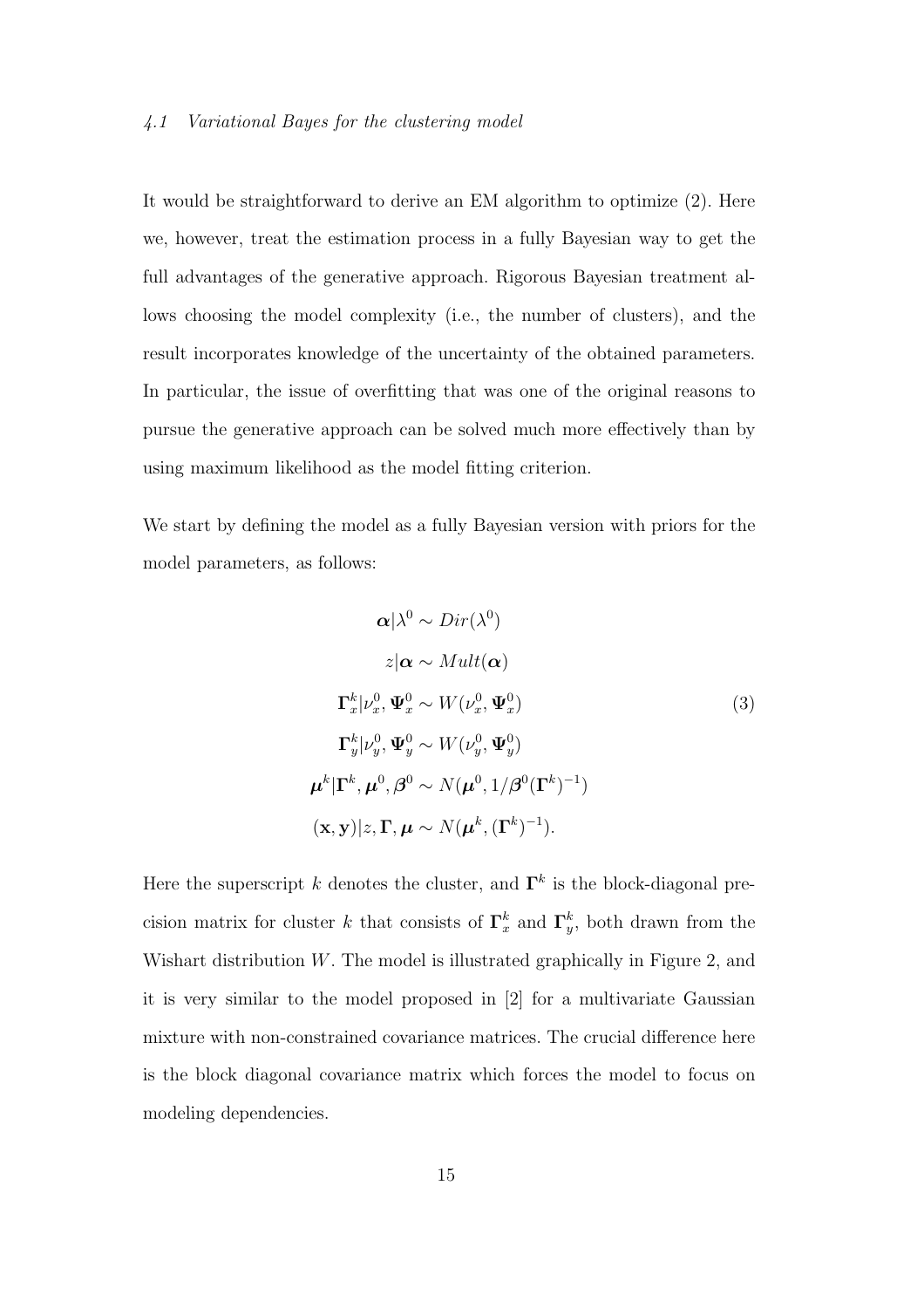

Fig. 2. Graphical representation of the Bayesian clustering model for detecting dependencies between data sets. Shaded nodes represent observed variables, whereas the rest are latent variables  $(z)$  or model parameters. The plates indicate repetition over samples  $(N)$  and clusters  $(K)$ , and the hyperparameters have not been drawn for clarity.

As values for the hyperparameters we use

$$
\lambda^0 = 1
$$
,  $\beta^0 = 1$ ,  $\nu_x^0 = d_x$ ,  $\nu_y^0 = d_y$ 

for the scale parameters, and the mean and precision hyperparameters are set by empirical Bayes based on the observed data. In detail,  $\mu^0$  is set to the mean of the data, and  $\Psi_x^0$  is given by  $0.1\nu_x^0 \Lambda_x$  where  $\Lambda_x$  is a diagonal matrix containing the variances of  $x$  (and similarly for  $y$ ). This means that the prior covariance of the clusters is diagonal with variance proportional to that of the data.

Denote all model parameters collectively by  $\Theta$ , and use V to denote all observed variables (both  $x$  and  $y$ ) and  $Z$  for all latent (unobserved) variables. In the Bayesian approach we are interested in the posterior distribution  $P(\Theta, Z|V)$  (and here eventually  $P(Z|V)$  if the focus is solely on detecting the shared signal), which would be the justified distribution of the possible answers given the observed data. Unfortunately solving the posterior exactly is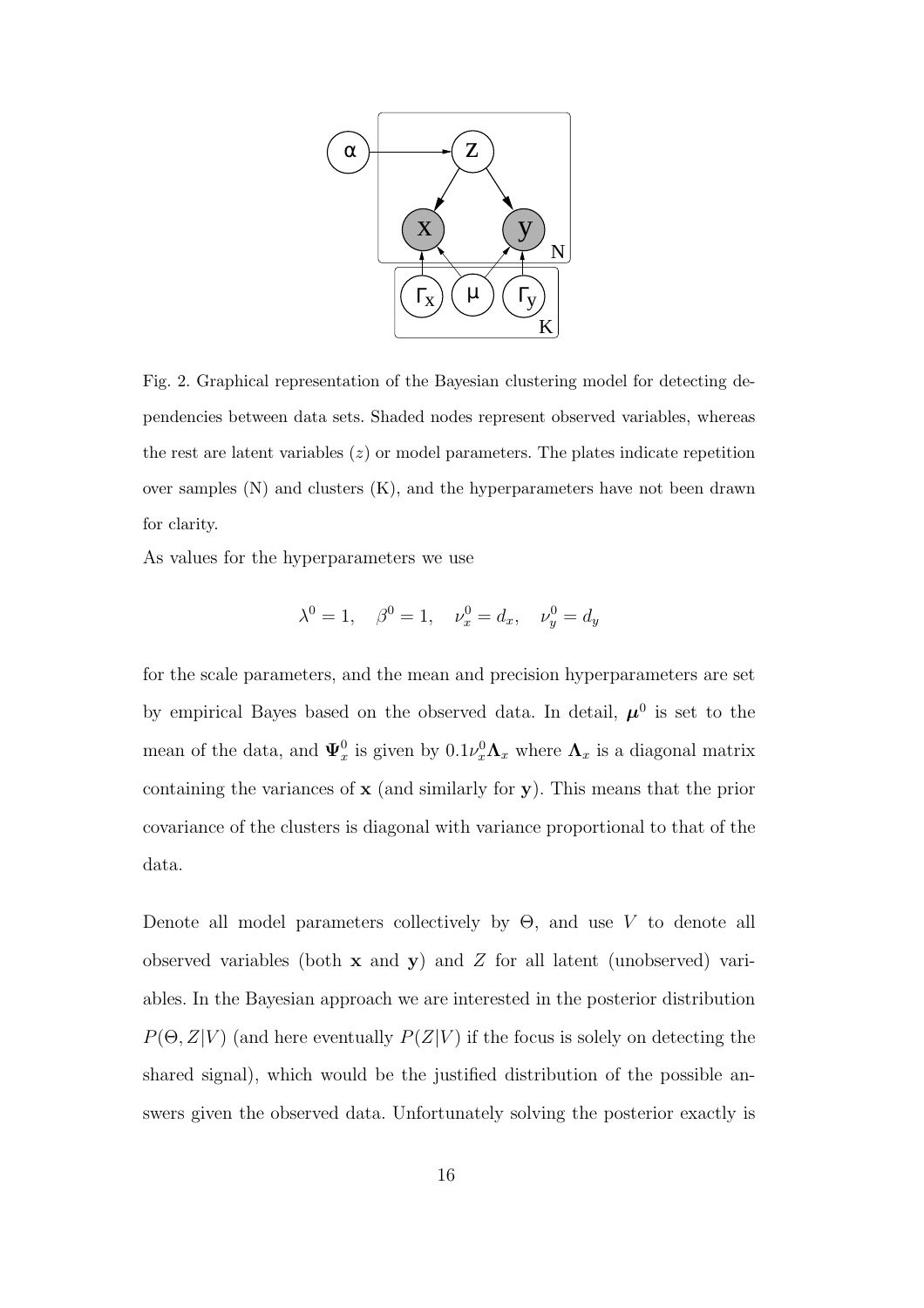intractable for most interesting models, including (3). Several methods, such as sampling (see e.g. [7]), variational approximation [10] and expectation propagation [13] have been proposed for approximative inference, each having their own advantages and disadvantages. Here a variational Bayes (VB) approach is adopted.

We will here briefly describe the VB to the degree necessary for deriving a posterior approximation for (3). In VB the posterior distribution  $P(\Theta, Z|V)$ is approximated by a variational distribution  $Q(\Theta, Z)$ , where tractability is achieved by assuming that the latent variables and parameters are independent given the observed variables,  $Q(\Theta, Z) = Q(\Theta)Q(Z)$ . The task is then to find the  $Q(\Theta, Z)$  such that the difference between  $P(\Theta, Z|V)$  and  $Q(\Theta, Z)$ , measured by the Kullback-Leibler divergence

$$
KL(Q||P) = \iint Q(\Theta, Z) \log \frac{Q(\Theta, Z)}{P(\Theta, Z|V)} d\Theta dZ
$$

is minimized. Equivalently, we can write  $log(P(V)) = L(Q) + KL(Q||P)$ , where

$$
L(Q) = \iint Q(\Theta, Z) \log \frac{P(V, Z, \Theta)}{Q(\Theta, Z)} d\Theta dZ, \tag{4}
$$

which shows that minimizing the KL-divergence maximizes a lower bound  $L(Q)$  for the true marginal likelihood  $log(P(V))$ , since the KL-divergence is always positive, and zero only if  $Q(\Theta,Z) = P(\Theta,Z|V)$ .

We choose a fully factorized form for the approximation  $Q(\Theta, Z)$ . Then the form of the approximation follows directly from free-form optimization of the objective function, and we need not specify the functional form. In an iterative updating scheme we can update  $Z$  and  $\Theta$  alternatingly, which directly leads to  $Q(Z) \propto \exp\left(\int_{\Theta} Q(\Theta) \log P(D, L|\Theta) d\Theta\right)$ . Furthermore, it can be shown that for exponential family distributions using conjugate priors the optimal form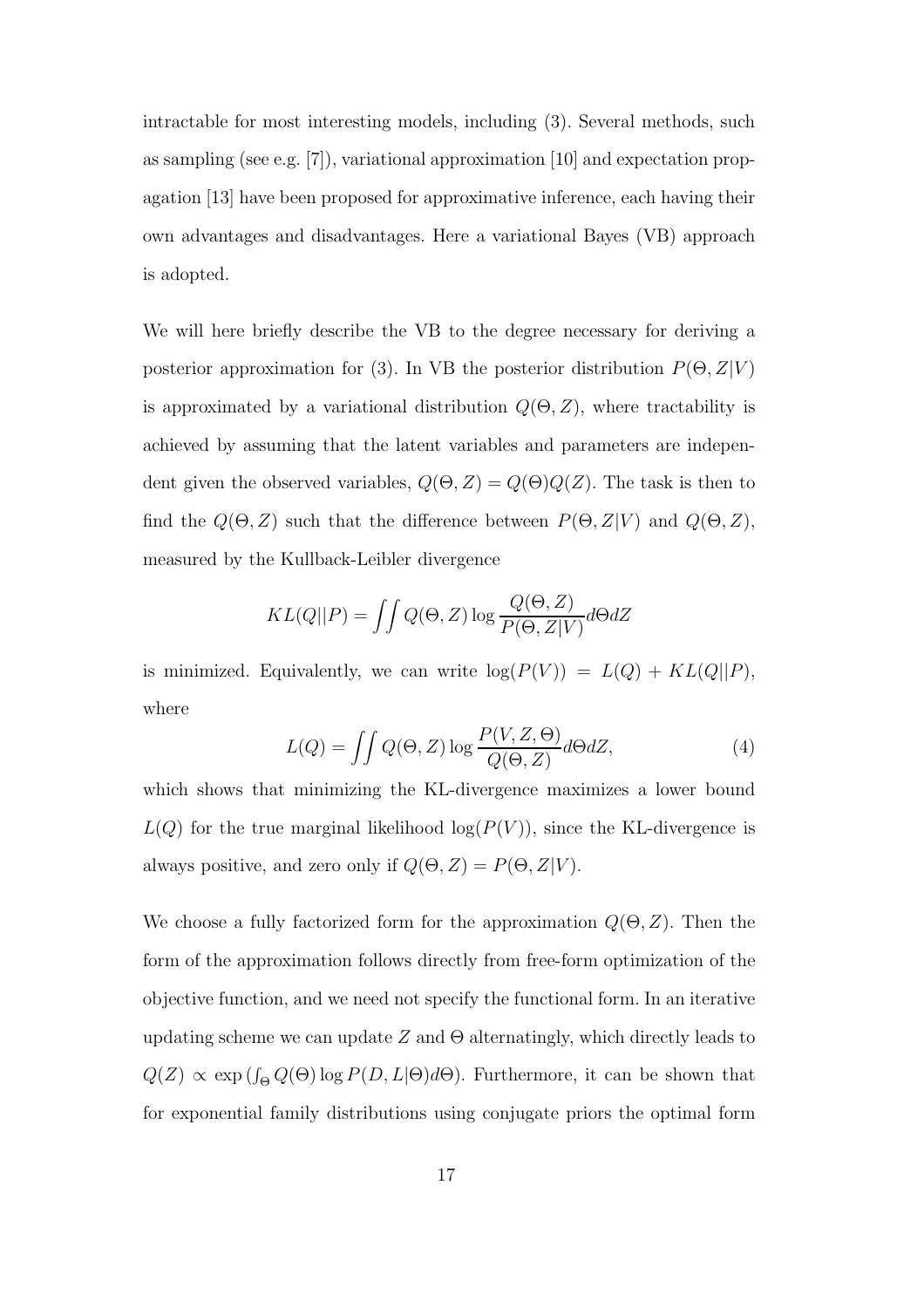for the approximation  $Q(\Theta)$  is the same as that of the prior for the actual model. In the model (3) only conjugate priors are used, and thus we get

$$
Q(\Theta) = Q(\boldsymbol{\alpha}) \prod_{k} Q(\boldsymbol{\Gamma}^{k}) Q(\boldsymbol{\mu}^{k} | \boldsymbol{\Gamma}^{k}),
$$

where  $Q(\boldsymbol{\alpha}) = \text{Dir}(\boldsymbol{\lambda})$  and  $Q(\boldsymbol{\mu}^k | \boldsymbol{\Gamma}^k) = N(\boldsymbol{\rho}^k, 1/\beta^k (\boldsymbol{\Gamma}^k)^{-1})$ . Due to the blockdiagonal nature of the covariances we have  $Q(\Gamma^k) = W(\nu_x^k, \Psi_x^k) W(\nu_y^k, \Psi_y^k)$ .

The parameters of the approximation can be learned using an algorithm closely resembling EM. Since the model is very close to a normal Gaussian mixture model we derive the update formulas following [2]. The only difference between the models is in the parameterization of the covariance matrices, and consequently changes need to be made only to the parts involving the covariance matrix. This directly gives us the expectation formula

$$
\gamma_{kn} \propto \tilde{\boldsymbol{\alpha}}^k (\tilde{\boldsymbol{\Gamma}}^k)^{1/2} e^{-(\mathbf{v}_n - \boldsymbol{\rho}^k)^T \bar{\boldsymbol{\Gamma}}^k (\mathbf{v}_n - \boldsymbol{\rho}^k)} e^{-\frac{d_v}{2\boldsymbol{\beta}^k}}
$$
(5)

where  $\gamma_{kn}$  denotes the probability for the nth sample to belong to the kth cluster. Here  $\log \tilde{\boldsymbol{\alpha}}^k = \psi(\lambda^k) - \psi(\sum_j \lambda^j)$ ,  $\log \tilde{\boldsymbol{\Gamma}}^k = \sum_{j=1}^{d_x} \psi((\nu_x^k + 1 - j)/2) + \nu$  $\sum_{j=1}^{d_y} \psi((\nu_y^k + 1 - j)/2) - \log |\Psi_x^k| - \log |\Psi_y^k| + d_v \log(2)$ , and  $\bar{\Gamma}^k$  is a blockdiagonal matrix that contains  $\nu_x^k(\Psi_x^k)^{-1}$  and  $\nu_y^k(\Psi_y^k)^{-1}$  on its diagonal. The  $\psi(\cdot)$  denotes the digamma function, derivative of the logarithm of the gamma function. In all formulas  $d$  denotes the dimensionality of the corresponding variable, and  $\mathbf{v}_n = [\mathbf{x}_n; \mathbf{y}_n]$  is the concatenation of the values for the nth sample.

For the maximization step we first define the following terms:

$$
N^{k} = \sum_{n=1}^{N} \gamma_{kn}, \quad \bar{\boldsymbol{\mu}}^{k} = \frac{1}{N^{k}} \sum_{n=1}^{N} \gamma_{kn} \mathbf{v}_{n},
$$

$$
\boldsymbol{\Sigma}^{k} = \frac{1}{N^{k}} \sum_{n=1}^{N} \gamma_{kn} (\mathbf{v}_{n} - \bar{\boldsymbol{\mu}}^{k}) (\mathbf{v}_{n} - \bar{\boldsymbol{\mu}}^{k})^{T}.
$$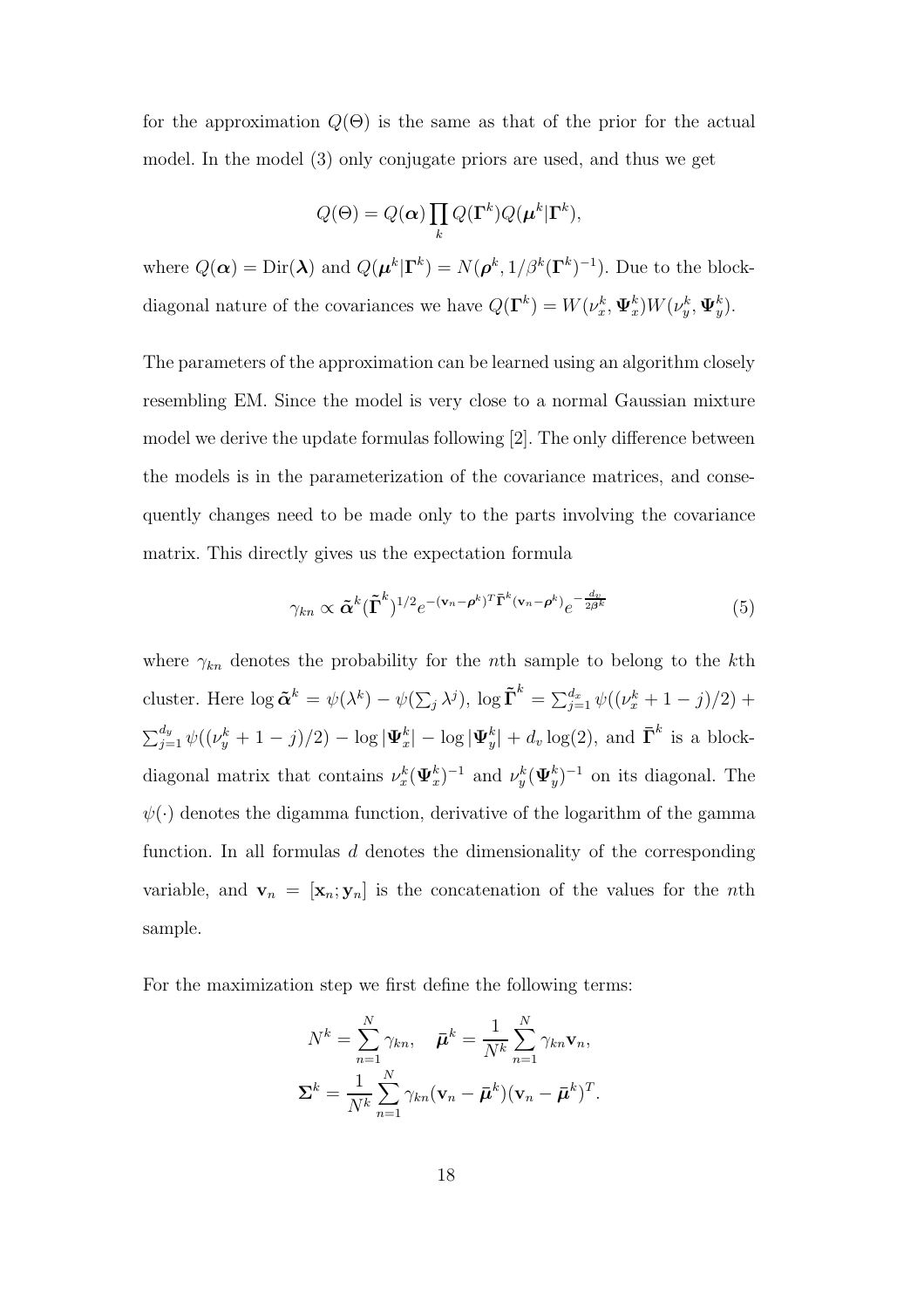They enable expressing the updates as

$$
\lambda^k = \lambda^0 + N^k, \quad \beta^k = \beta^0 + N^k, \quad \boldsymbol{\mu}^k = (N^k \bar{\boldsymbol{\mu}}^k + \beta^0 \boldsymbol{\rho}^0) / (N^k + \beta^0), \qquad (6)
$$

following [2]. In practice we can re-utilize the update formulas from [2] for the covariance matrix as well, but they have to be applied to blocks corresponding to x and y separately. Each block is equivalent to the whole covariance matrix in the basic Gaussian mixture, giving

$$
\nu_x^k = N^k + \nu_x^0, \quad \Psi_x^k = N^k \left( \Sigma_x^k + \frac{\beta^0}{N^k + \beta^0} (\bar{\boldsymbol{\mu}}_x^k - \boldsymbol{\rho}_x^0) (\boldsymbol{\mu}_x^k - \boldsymbol{\rho}_x^0)^T \right) + \Psi_x^0 \quad (7)
$$

as the update formula for the covariance block of x and similarly for y. The subscript x denotes picking the part related to the  $x$  from the corresponding parameter that was defined for  $\mathbf{v} = [\mathbf{x}; \mathbf{y}]$ .

In summary, we have an iterative algorithm that proceeds by alternating two steps: (i) Estimation of the latent signal using (5), and (ii) Updating the parameters of the posterior approximation  $Q(\Theta, Z)$  using (6) and (7). The algorithm is run until the lower bound  $L(Q)$  in (4) stops improving, and the final value of  $L(Q)$  can be used for model order selection as it is effectively the marginalized likelihood of the model minus a term that penalizes for model complexity in a justified way.

#### 5 Experiments

Here we verify empirically some of the properties claimed in the previous sections. These experiments are not a comprehensive study on the performance of the methods, but aim to demonstrate the kinds of effects one should anticipate, and know how to deal with, when using probabilistic models for dependency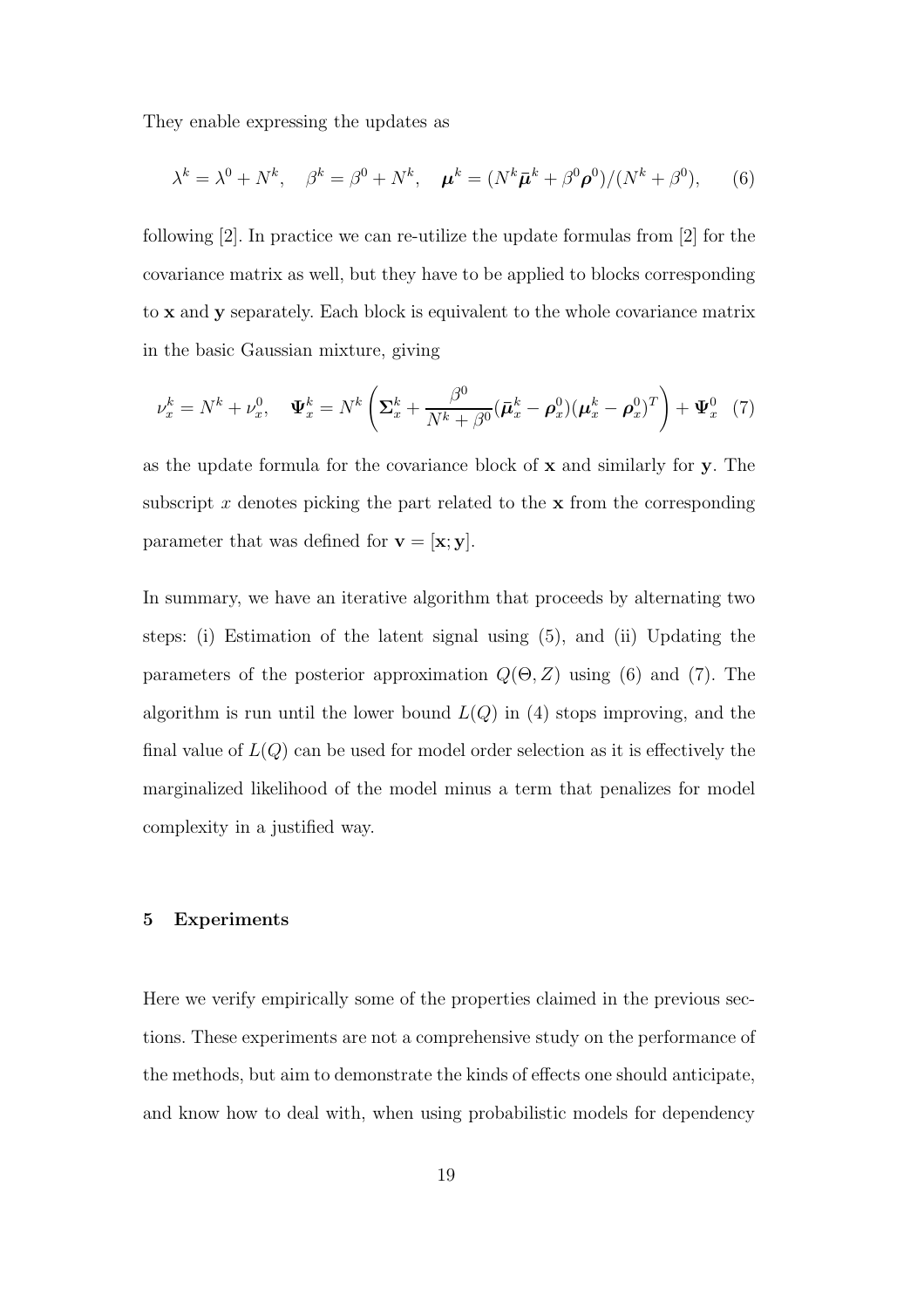exploration tasks.

#### 5.1 CCA and complexity of the data set-specific models

In Section 3 we claimed that the generative model only implements CCA when sufficiently complex models for the data set-specific effects are used. Here we demonstrate that the EM algorithm for extended CCA indeed converges to the classical CCA solution given full complexity, and show that this does not hold for lower complexity.

For this purpose we used a simple generated data set that has a subspace (four dimensions) with significant correlation, while the rest of the dimensions (eight) in both data spaces are independent noise. The data was sampled from a single Gaussian with the given dependency structure, the correlations being 0.9, 0.6, 0.3, and 0.2, and three of the independent dimensions in both data sets having larger variance than the shared dimensions (2.0, 3.0, and 4.0 compared to the 1.0 for all the other dimensions). A set of 1000 samples was drawn from the distribution, and the solutions were computed using the EM algorithm (Table 1) for various complexities of the data set-specific models. The results were computed as averages over 100 different data sets from the same distribution.

For each model complexity we compute a four-dimensional projection (4 dimensional latent variables z), and solve the rotational ambiguity using the procedure described in [1] to obtain four separate components. In Figure 3 the correlations extracted by these components are shown as a function of the data set-specific model complexity, and it is evident that too low a complexity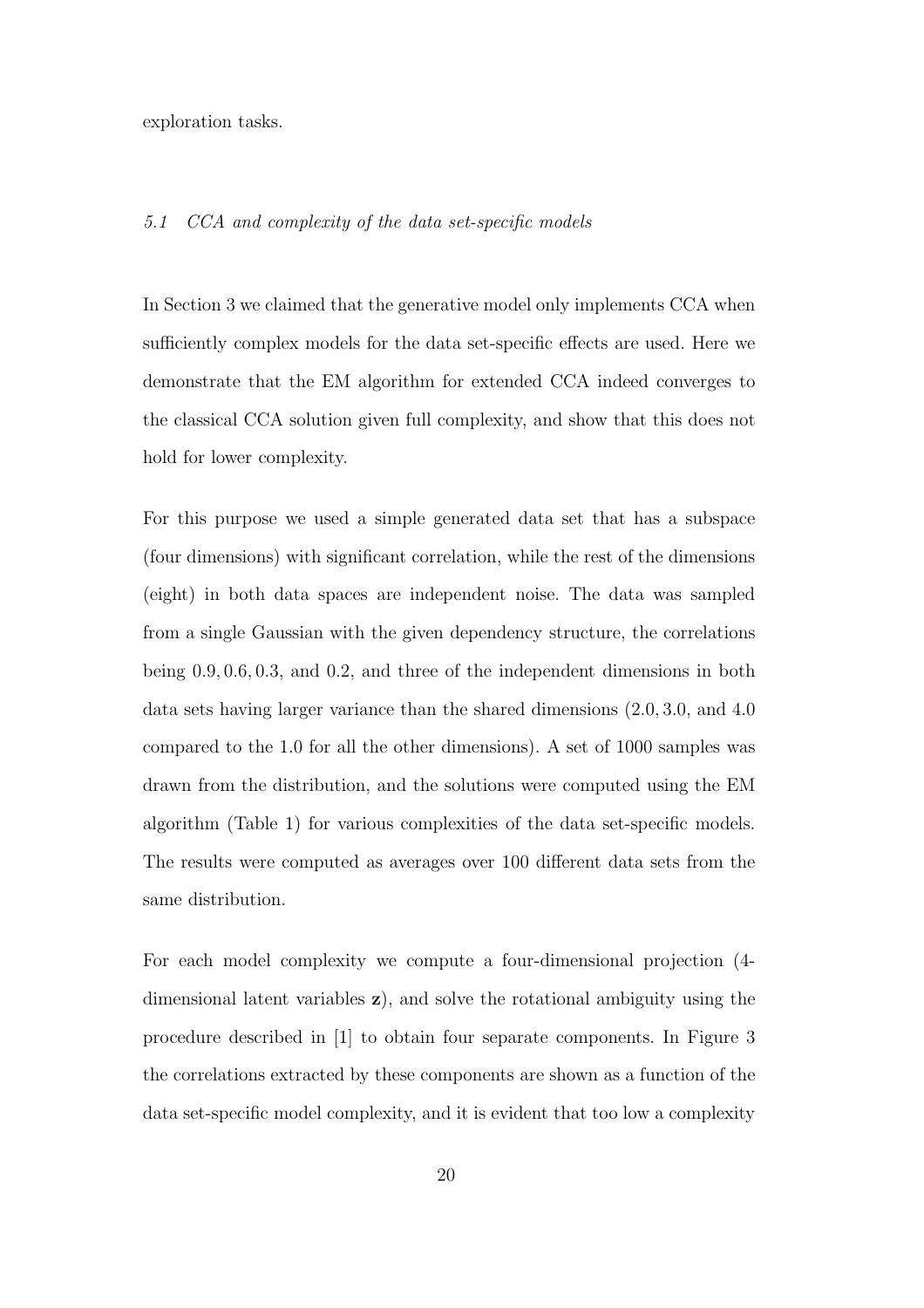

Fig. 3. Demonstration that the data set-specific models need to be of full complexity for the shared model to capture the dependencies between the data sets. On the x-axis we have the dimensionality of the latent variables of the data set-specific models, and with maximal value (here 11) we obtain the four true correlations (0.9, 0.6, 0.3 and 0.2), with slight discrepancy due to the relatively small number of samples. If less complex data set-specific models are used the shared model underestimates the correlations, and eventually with zero complexity (the leftmost point) the method reduces to probabilistic PCA that does not focus on correlations at all. The four lines depict the correlations on the four components extracted by the method, and dashed horizontal lines mark the true correlations.

leads to decreased performance in finding the canonical directions. Only the rightmost solution with full complexity finds the true correlations, and already the solution with complexity of just 2 fewer dimensions mixes severely the two largest components, while still finding roughly the correct subspace.

#### 5.2 Relationship between CCA and the clustering model

In order to demonstrate what the clustering model does, and in particular its relation to the CCA, we run it on a simple toy data set. In Figure 4 two twodimensional data sets are presented, with projection vectors indicating the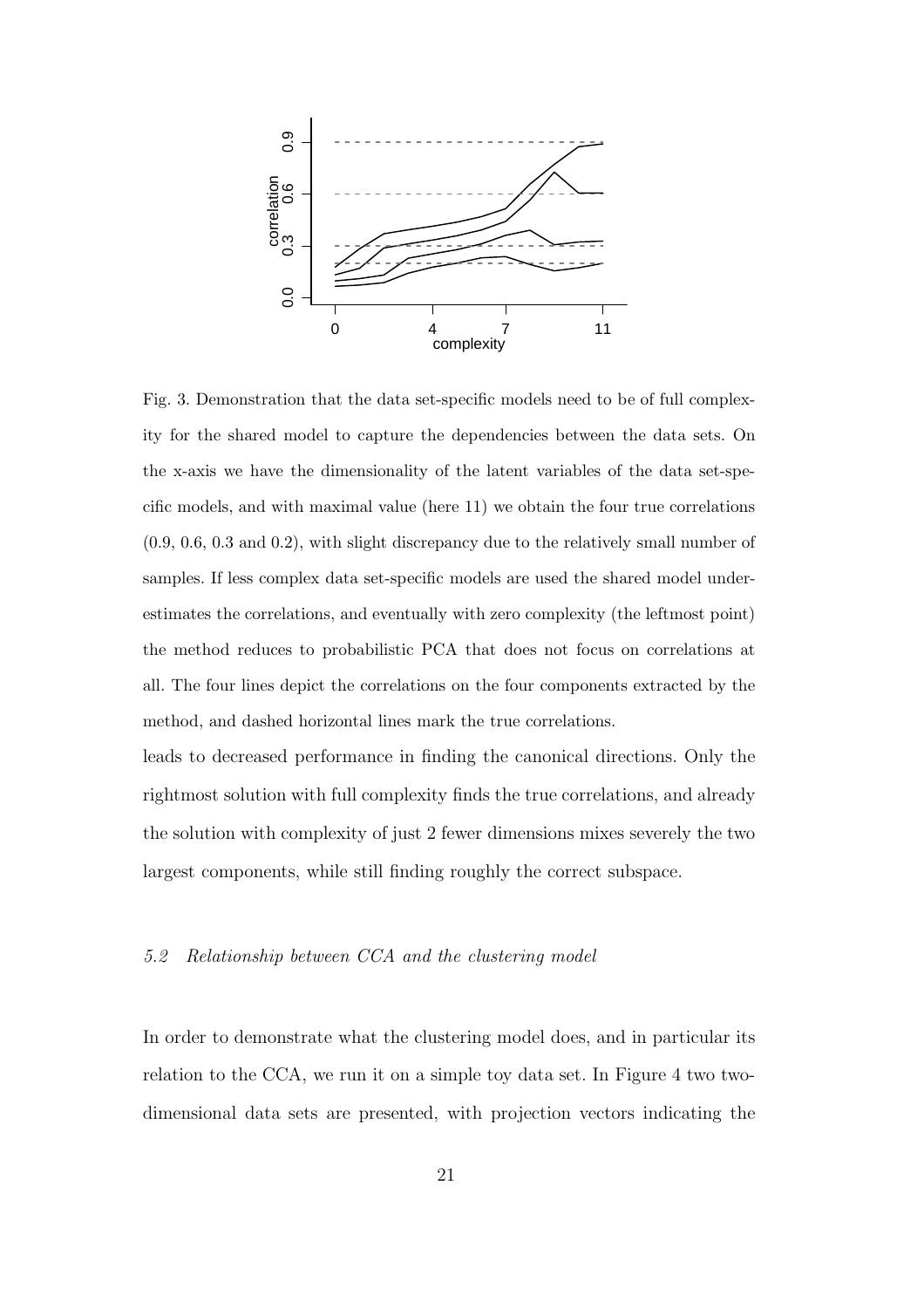CCA direction. The clustering model was applied to the same data, and the cluster centroids and covariance matrices of the clusters have been overlaid on top of the figure. The number of clusters was chosen so that the lower bound for the marginalized likelihood (4) was maximized.

It is worth noting that the cluster centroids do not lie on the CCA projection, but instead follow the distribution of the data. The important thing is that when projected to the CCA component the clusters are well separated, indicating that the same structure that is found by CCA is retained. The model still tries to describe the generative process of the data, which forces the centroids to be closer to the actual data. Here the CCA solution is still fairly good, but if the data sets were further away from being Gaussian the clustering model would be a clear improvement over CCA.

## 5.3 Analysis of yeast stress

As a more realistic example, we cluster yeast genes based on expression measurements made in different stressful treatments. The measurement data was obtained from [6], and preprocessed as in [14]. We treat the time series measured in different conditions as data sets, and seek to cluster the genes so that dependencies between the measurements are captured by the cluster structure. The common thing between the measurements should be that all contain a general stress response, and here we can externally validate the performance of the clustering algorithm by checking whether it groups known environmental stress response (ESR) genes [6] into the same clusters. This is a two-class problem, each gene either is or is not an ESR gene. If the clustering takes the dependencies correctly into account the cluster index should correlate with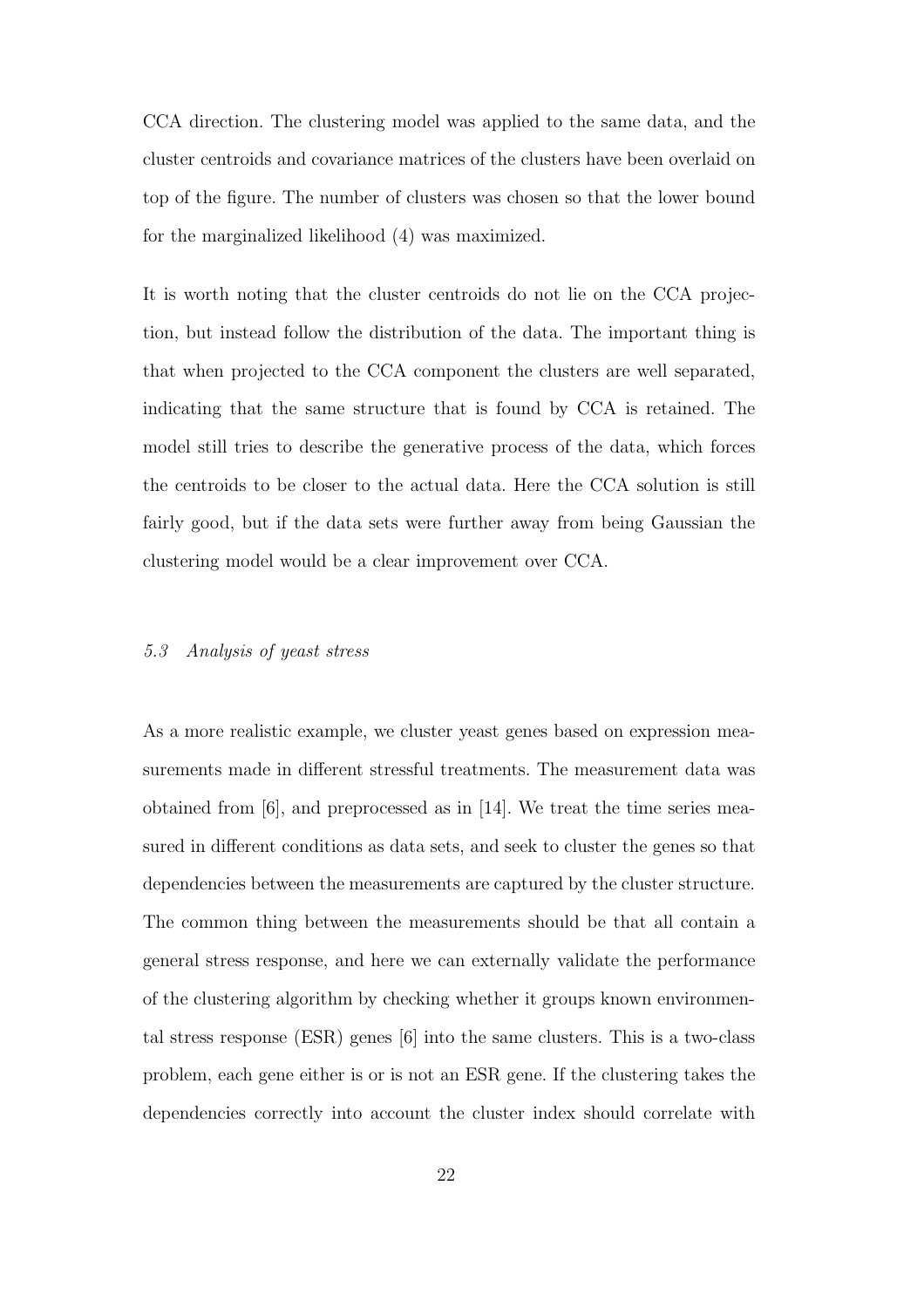

Fig. 4. Illustration of the relationship between how the clustering model and CCA. The two figures present two two-dimensional data sets that have high correlation (0.85) along a one-dimensional subspace. The CCA solution is drawn as a line to both figures, and the centroids and covariance matrices of the clustering model are also displayed. Here the clusters find essentially the same dependency as CCA, but still describe the data well by following the shape of the data. Note that in the left subfigure the variation is two times higher in the direction orthogonal to the dependent subspace, but the cluster centroids still lie on the one-dimensional CCA– subspace due to being able to model the data set-specific variation by stretching the covariance matrices.

the sample being an ESR gene.

We took a set of five different conditions with total dimensionality of 38, and compared the clustering model to the naive alternative of clustering the concatenation of the data sets using a joint distribution model, here a mixture of Gaussians with a non-constrained covariance matrix [2]. Both models use a variational approximation. As a goodness measure we use the "classification accuracy" of the clustering: for each left-out sample we calculate how big a proportion of the training samples in the same cluster belonged to the same class. The final measure is the average of that measure over all ESR genes in the left-out data, essentially measuring the capability of the clustering to collect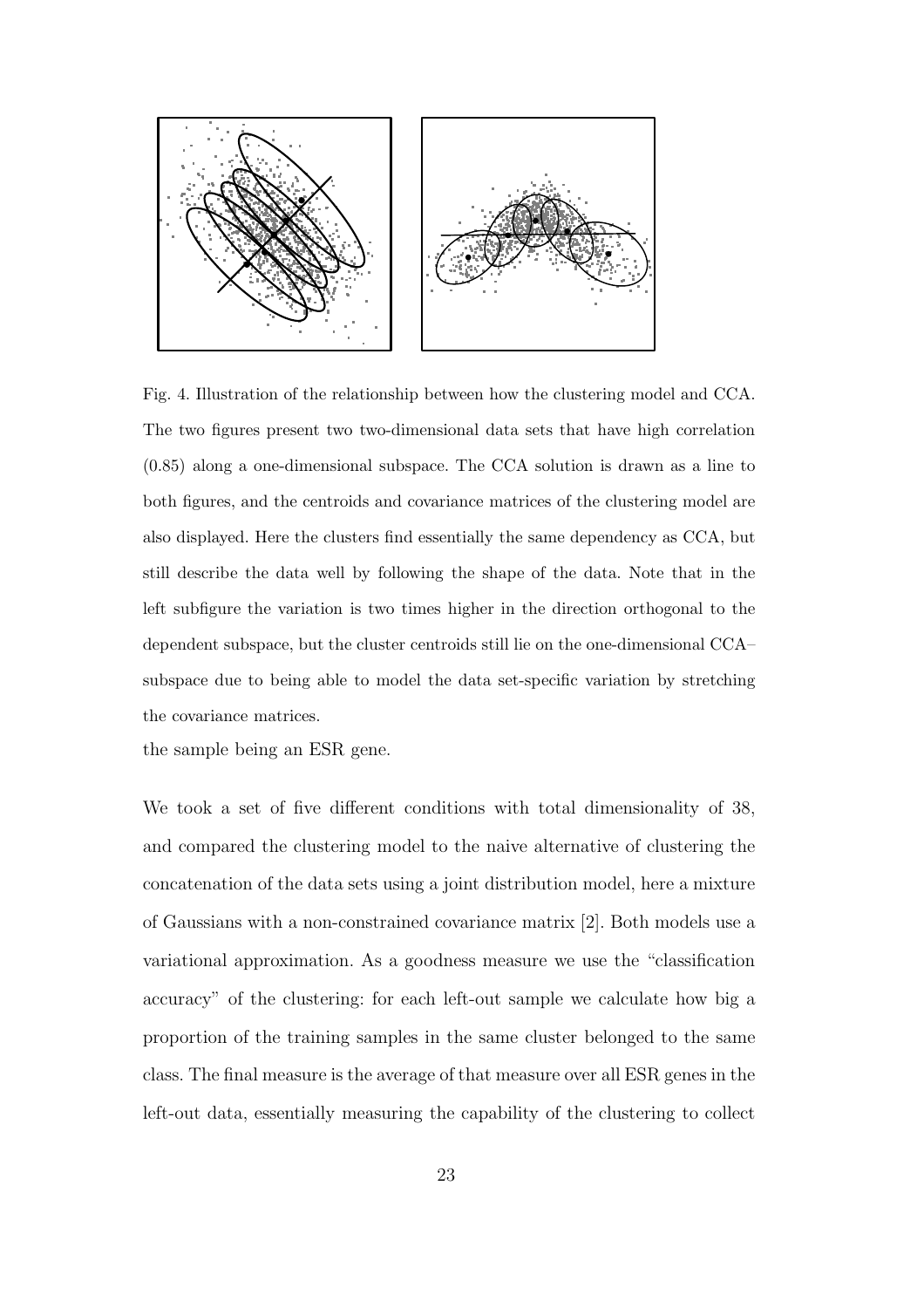ESR genes into clusters with few non-ESR genes. The leave-out procedure was constructed so that a random subset of samples (half) was chosen for training and the methods were tested on the remaining half. The presented results are averaged over 10 such randomizations.

The five data sets allow studying 10 different pairings of two data sets. The results for the clustering model (3) and the comparison method have been collected into Table 2. The number of clusters for both methods was fixed to 8, which gave the best lower bound for the true marginal likelihood for the comparison model in a preliminary test with a random subsample of the data; the proposed model would have supported a larger number of clusters, but in order to not bias the goodness measure we chose a suboptimal value for our model.

We see that in 6 cases the clustering model using the block-structured covariance matrix gives significantly (p-value below 0.01; t-test) better score, indicating that the ESR labeling correlates with the clustering. In 4 of the remaining cases the difference is not significant, and in only one case the average accuracy is higher for the comparison method. The results illustrate also how the choice of the data sets is important; if there is no interesting correlation structure then focusing on the dependencies cannot help, and if the dependency is not related to the effect we are studying then it drives the results to the wrong direction.

Note also that for all pairs not involving DTT the comparison method produced a significantly better lower bound for the likelihood, revealing that if our task was simply to find the best model for the whole collection we should have chosen that model instead. This illustrates that finding the dependencies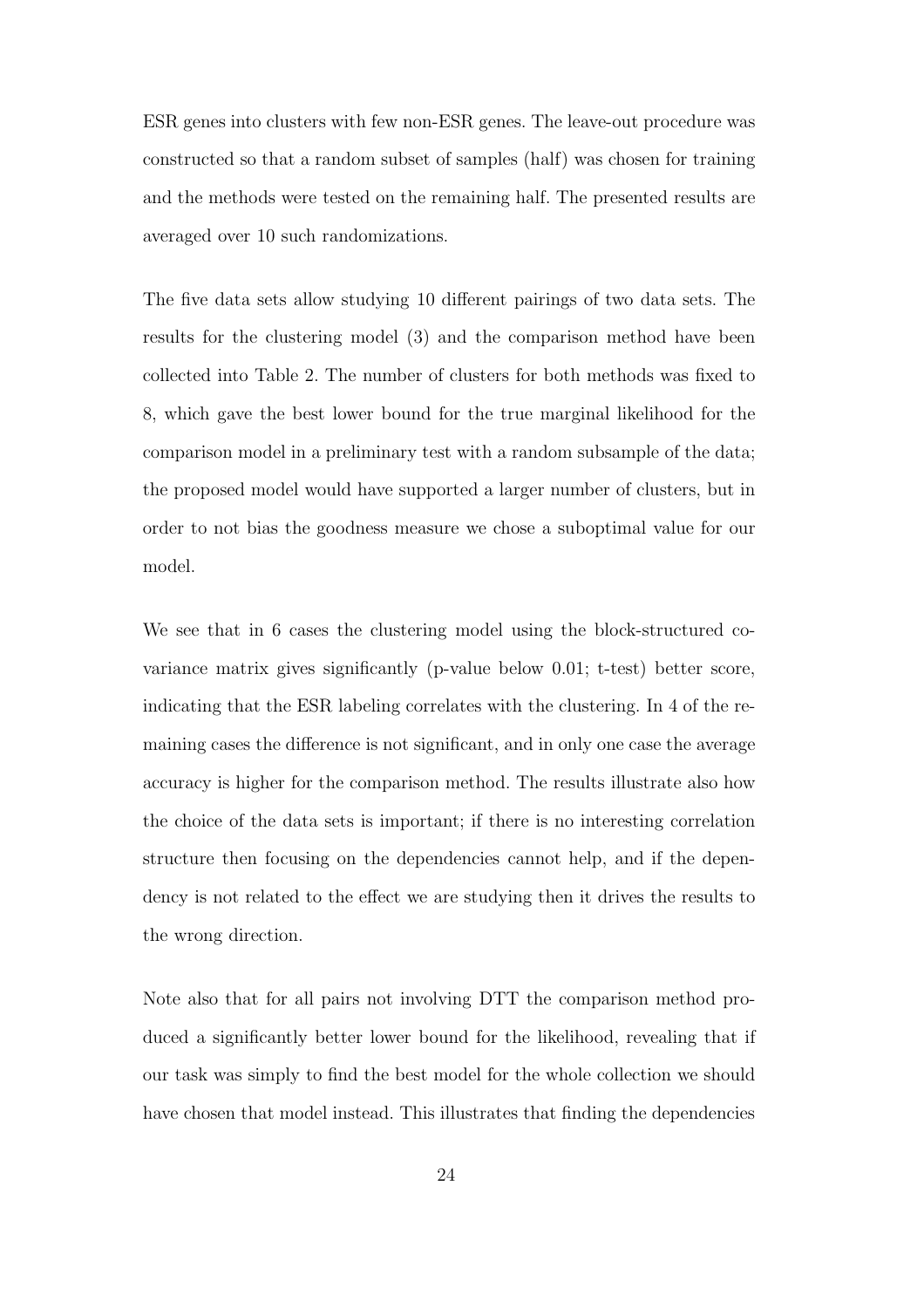Table 2

Accuracy of the clustering methods in detecting the ESR genes from pairs of measurements of stressful experiments. Each cell presents the results for an analysis run on a pair of experiments. The first figure is the accuracy of the dependencyseeking clustering method (in percentage units), and the second the accuracy of a standard joint model. Boldface indicates significant differences (paired t-test). A random allocation of genes into clusters would give an accuracy of 14.1%.

|                   | Heat2     | Nitrogen  | Diamide   |           |
|-------------------|-----------|-----------|-----------|-----------|
| Heat1             | 46.1/38.5 | 49.1/40.7 | 43.3/40.0 | 44.4/39.0 |
| Heat <sub>2</sub> |           | 50.7/45.3 | 44.8/44.2 | 48.1/41.8 |
| Nitrogen          |           |           | 48.8/42.7 | 47.8/45.1 |
| Diamide           |           |           |           | 42.8/43.5 |

and describing the whole data are different tasks, even though we can use standard generative modeling techniques for both.

Even though all the formulas have been presented for two data sets the method generalizes directly to more than two. To demonstrate the performance on a larger collection we ran the same experiment for a collection of three, four and five data sets. For the collection of both heat-shocks and nitrogen depletion the average accuracy of the model (3) was 51.1%, and adding diamide treatment to the collection increased it further to 51.5%. Finally, using all five data sets gave an accuracy of 51.6%. While the differences between these three figures are not significant, they are all above the best accuracy obtained with any pair of data sets. For the comparison method the corresponding accuracies were 41.4%, 41.9% and 45.3% using the same collections. Here the best results from a pair of data sets are actually better than what was obtained using three or four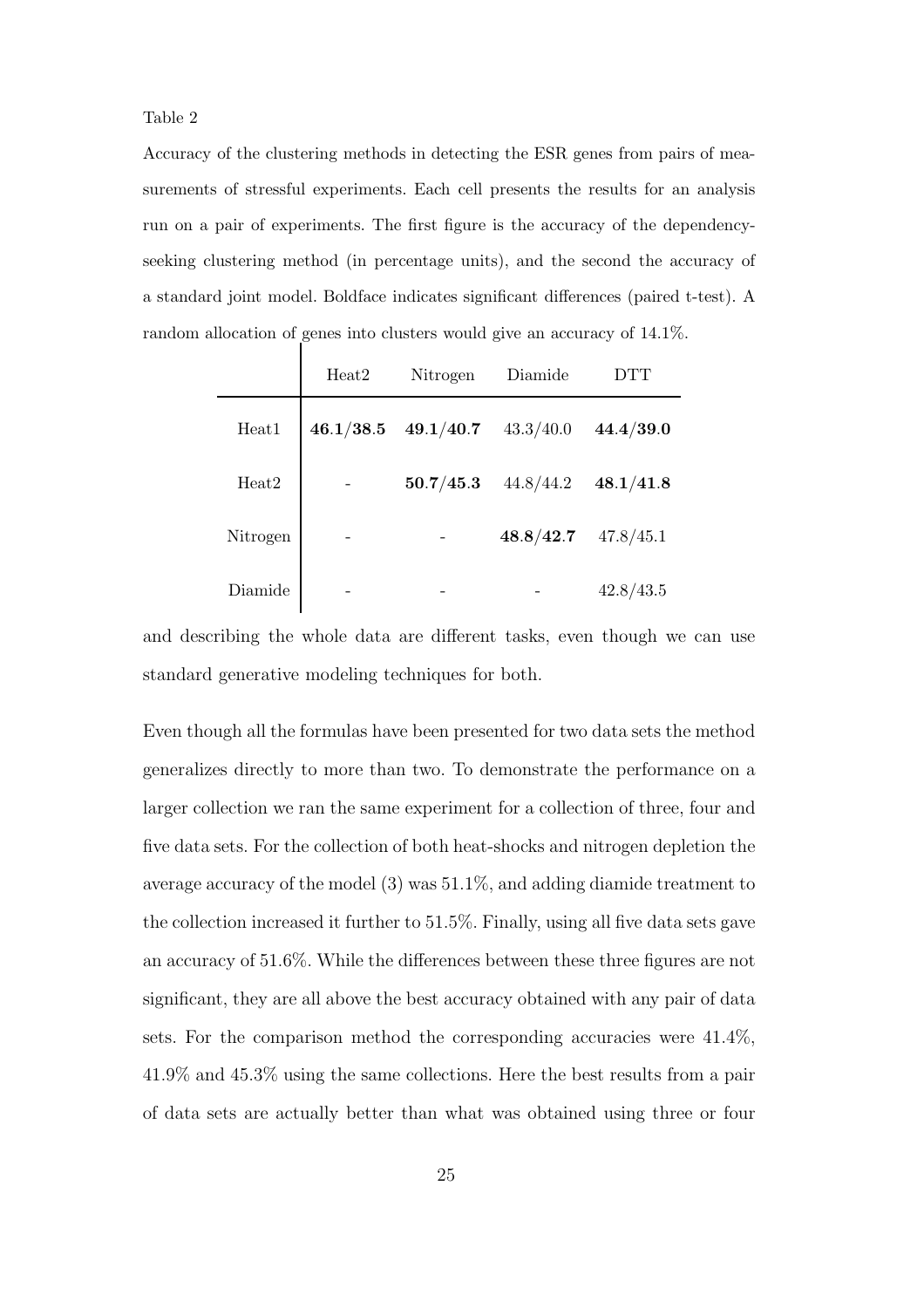data sets, and the proposed clustering method is always significantly better than the comparison method, despite the comparison method still providing significantly better lower bound for the likelihood.

#### 6 Discussion

In this paper we studied the use of generative models for finding dependencies between data sets. Traditionally, dependencies have been sought by explicitly optimizing a measure of dependency, using methods such as Canonical Correlation Analysis (CCA) or various clustering methods to optimize the mutual information. Recently CCA has been interpreted as a generative model, which lead us to study whether generative models could be used for dependency exploration tasks even more generally.

We specified a general model family for data fusion, including dependent (shared) and data set-specific signals. We showed that a basic probabilistic treatment leads to CCA in the case of linear projections and Gaussian noise. In particular, it was shown that the dependencies are correctly found only when the model family is such that the data set-specific part of the model is flexible enough to describe all the variation in each data set. Furthermore, the latent signals for those parts need to be marginalized, which is made tractable in the model family by the assumption of the observed signal being an additive combination of shared and data set-specific signals.

To give an example of generalizations from the basic CCA model we derived a clustering method capable of detecting dependencies, based on the same model structure. The model was treated in a fully Bayesian way by presenting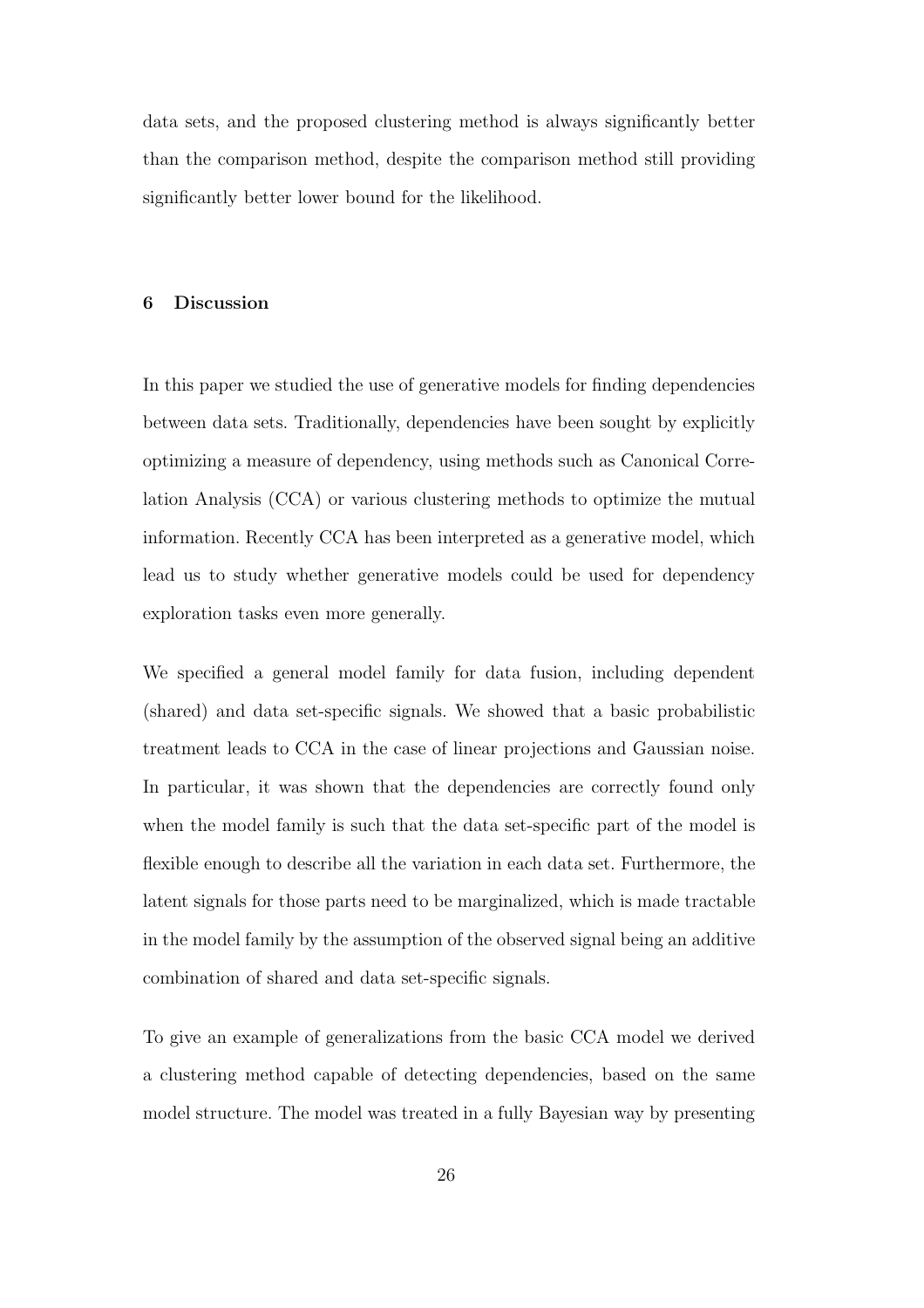a variational Bayes approximation for the posterior distribution. The model shows how the full advantage of the extra robustness provided by the generative interpretation of dependency seeking methods can be utilized, giving for example a justified criterion for choosing the number of clusters. Recently also CCA has been treated in a fully Bayesian way [12,19], complementing the solution provided here for the clustering model.

The presented models here were reasonably simple, always making the assumption that variation within each data set can be explained by a linearly transformed Gaussian latent variable. The main reason for this was computational tractability. Even though the assumption of additive signals simplifies the marginalization process, further approximations are probably needed to develop methods where the assumptions for the data set-specific signals would be more complex. Extending to models with more complex shared signal, either in form of non-linear mapping or non-Gaussian latent variable, should be easier, since we need not marginalize over the shared latent variables.

## 7 Acknowledgments

This work was supported by the Academy of Finland, decision number 207467, and in part by the IST Programme of the European Community, under the PASCAL Network of Excellence, IST-2002-506778. This publication only reflects the authors' views.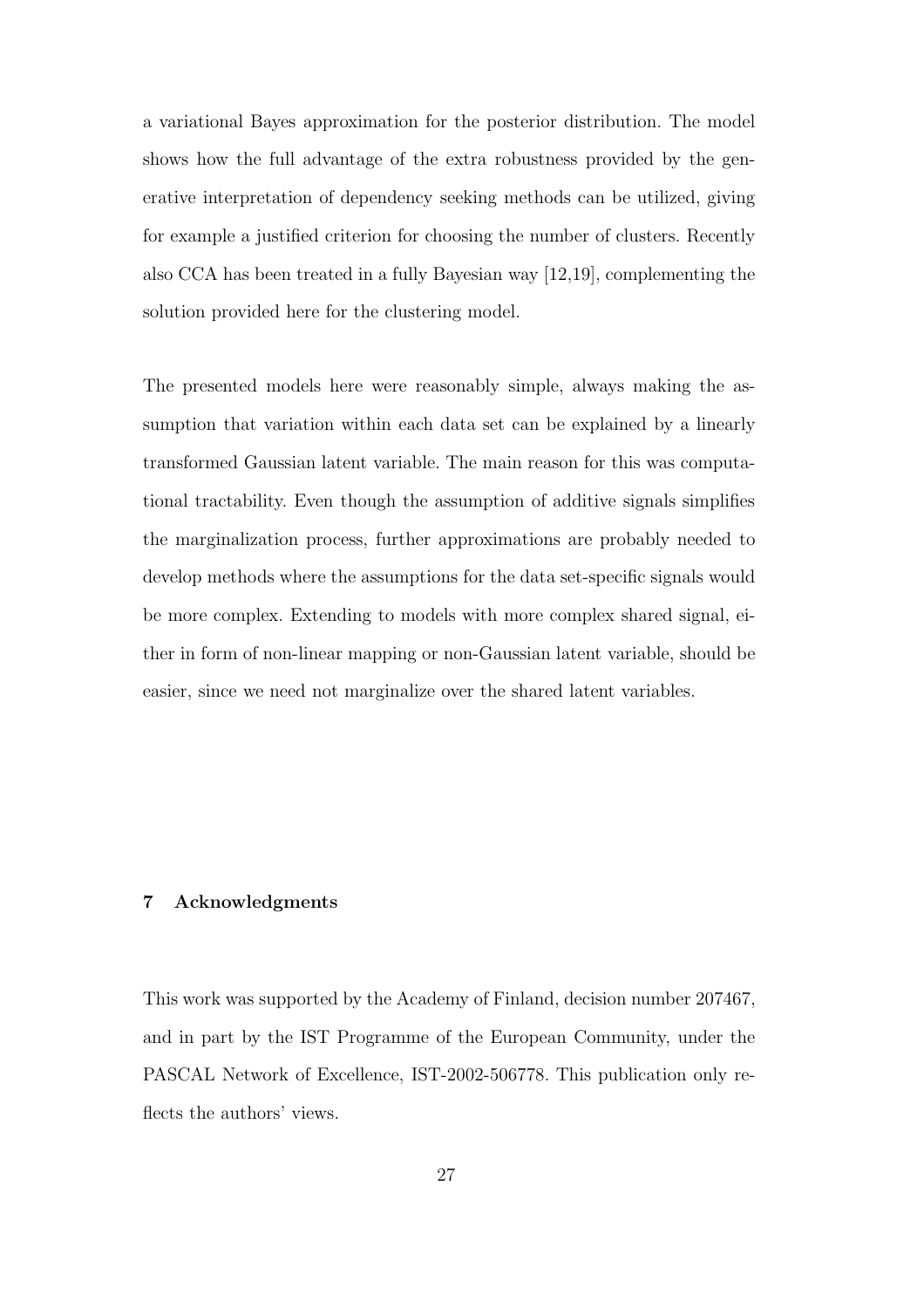### References

- [1] C. Archambeau, N. Delannay, M. Verleysen, Robust probabilistic projections, in: W. Cohen, A. Moore (Eds.), Proceedings of the 23rd International conference on machine learning, ACM, 2006, pp. 33–40.
- [2] H. Attias, A variational Bayesian framework for graphical models, in: Advances in Neural Information Processing Systems 12, MIT Press, 2000, pp. 386–392.
- [3] F. R. Bach, M. I. Jordan, A probabilistic interpretation of canonical correlation analysis, Tech. Rep. 688, Department of Statistics, University of California, Berkeley (2005).
- [4] S. Becker, G. E. Hinton, Self-organizing neural network that discovers surfaces in random-dot stereograms, Nature 355 (1992) 161–163.
- [5] I. S. Dhillon, S. Mallela, D. S. Modha, Information-theoretic co-clustering, in: Proceedings of KDD'03, The Ninth ACM SIGKDD International Conference on Knowledge Discovery and Data Mining, ACM Press, New York, NY, USA, 2003, pp. 89–98.
- [6] A. P. Gasch, P. T. Spellman, C. M. Kao, O. Carmel-Harel, M. B. Eisen, G. Storz, D. Botstein, P. O. Brown, Genomic expression programs in the response of yeast cells to environmental changes, Molecular Biology of the Cell 11 (2000) 4241– 4257.
- [7] A. Gelman, J. B. Carlin, H. S. Stern, D. B. Rubin, Bayesian Data Analysis (2nd edition), Chapman & Hall/CRC, Boca Raton, FL, 2003.
- [8] D. R. Hardoon, S. Szedmak, J. Shawe-Taylor, Canonical correlation analysis: An overview with application to learning methods, Neural Computation 16 (12) (2004) 2639–2664.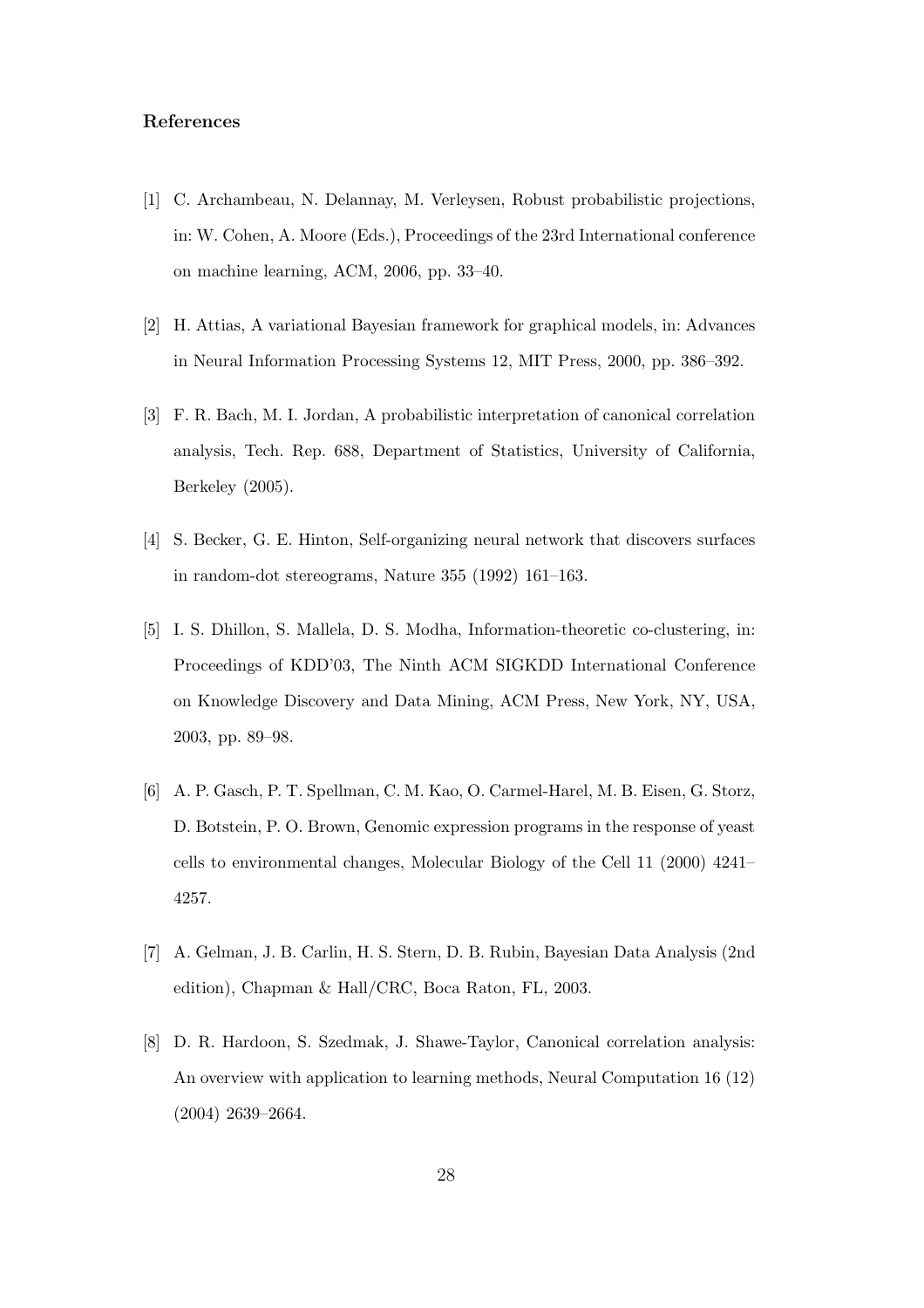- [9] H. Hotelling, Relations between two sets of variates, Biometrika 28 (1936) 321– 377.
- [10] M. I. Jordan, Z. Ghahramani, T. Jaakkola, L. Saul, An introduction to variational methods for graphical models, in: M. I. Jordan (Ed.), Learning in Graphical Models, MIT Press, Cambridge, 1999, pp. 105–162.
- [11] S. Kaski, J. Nikkil¨a, J. Sinkkonen, L. Lahti, J. Knuuttila, C. Roos, Associative clustering for exploring dependencies between functional genomics data sets, IEEE/ACM Transactions on Computational Biology and Bioinformatics, Special Issue on Machine Learning for Bioinformatics – Part  $2\ 2\ (3)\ (2005)$ 203–216.
- [12] A. Klami, S. Kaski, Local dependent components, in: Z. Ghahramani (Ed.), Proceedings of ICML 2007, the 24th International Conference on Machine Learning, Omnipress, 2007, pp. 425–432.
- [13] T. Minka, Expectation Propagation for approximative Bayesian inference, in: J. S. Breese, D. Koller (Eds.), Proceedings of the 17th Conference in Uncertainty in Artificial Intelligence, 2001, pp. 362–369.
- [14] J. Nikkilä, C. Roos, E. Savia, S. Kaski, Explorative modeling of yeast stress response and its regulation with gCCA and associative clustering, International Journal of Neural Systems 15 (4) (2005) 237–246.
- [15] S. Roweis, Z. Ghahramani, A unifying review of linear gaussian models, Neural Computation 11 (1999) 305–345.
- [16] J. Sinkkonen, S. Kaski, Clustering based on conditional distributions in an auxiliary space, Neural Computation 14 (2002) 217–239.
- [17] M. Tipping, C. Bishop, Mixtures of probabilistic principal component analysers, Neural Computation 11 (1999) 443–482.